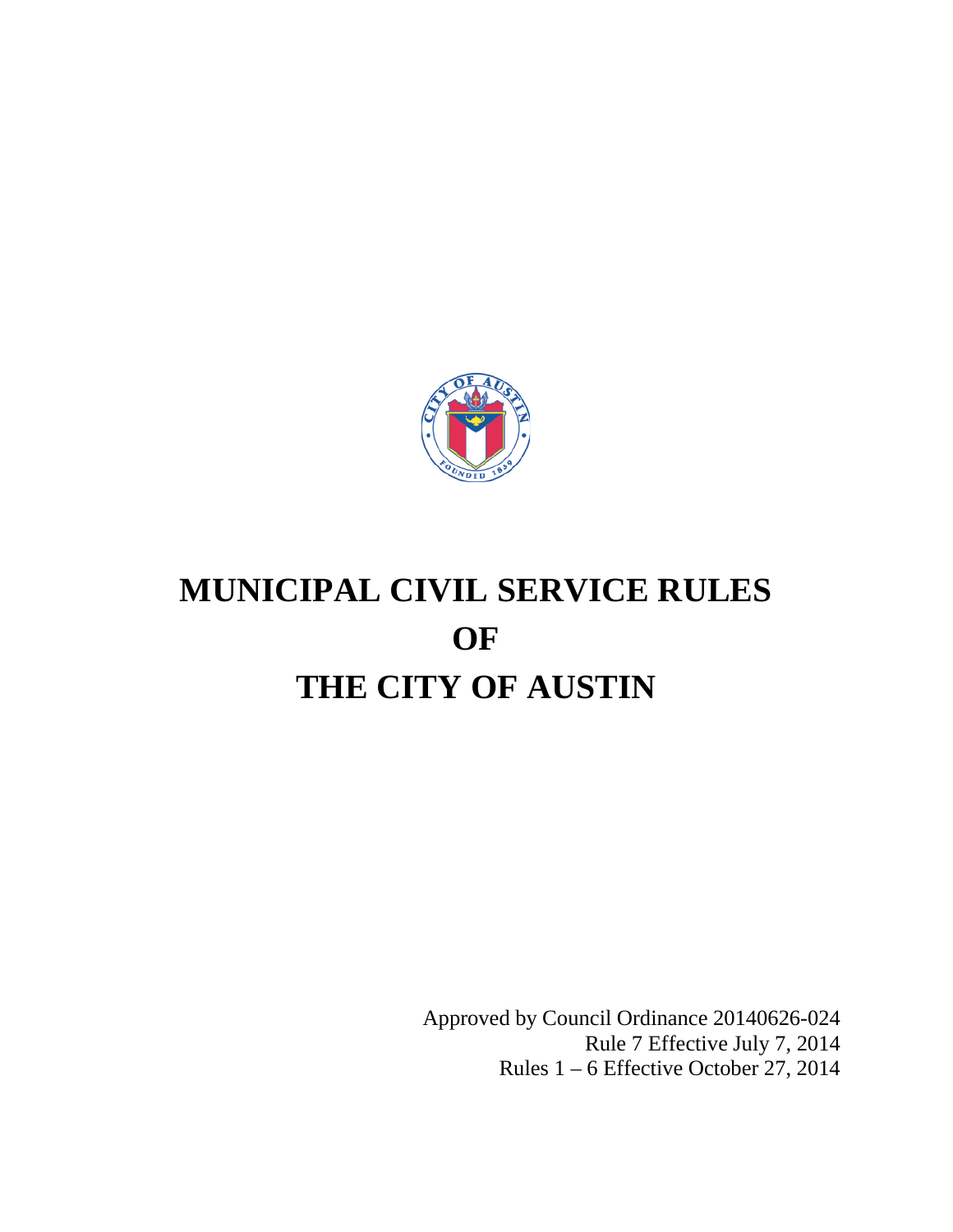| 2.01 |                                                             |  |
|------|-------------------------------------------------------------|--|
| 2.02 |                                                             |  |
| 2.03 |                                                             |  |
| 2.04 |                                                             |  |
| 2.05 |                                                             |  |
| 2.06 |                                                             |  |
| 2.07 |                                                             |  |
| 2.08 |                                                             |  |
| 2.09 |                                                             |  |
| 2.10 |                                                             |  |
|      |                                                             |  |
| 3.01 |                                                             |  |
| 3.02 |                                                             |  |
| 3.03 |                                                             |  |
|      |                                                             |  |
| 4.01 |                                                             |  |
| 4.02 |                                                             |  |
| 4.03 |                                                             |  |
| 4.04 |                                                             |  |
| 4.05 |                                                             |  |
|      |                                                             |  |
| 5.01 |                                                             |  |
| 5.02 |                                                             |  |
| 5.03 | STATUS OF EMPLOYEES SEPARATED DUE TO REDUCTION-IN-FORCE  14 |  |
|      |                                                             |  |
| 6.01 |                                                             |  |
| 6.02 |                                                             |  |
| 6.03 |                                                             |  |
|      |                                                             |  |
| 7.01 |                                                             |  |
| 7.02 |                                                             |  |
| 7.03 |                                                             |  |
| 7.04 |                                                             |  |
| 7.05 |                                                             |  |
| 7.06 |                                                             |  |
| 7.07 |                                                             |  |
| 7.08 |                                                             |  |
| 7.09 |                                                             |  |
| 7.10 |                                                             |  |

# **TABLE OF CONTENTS**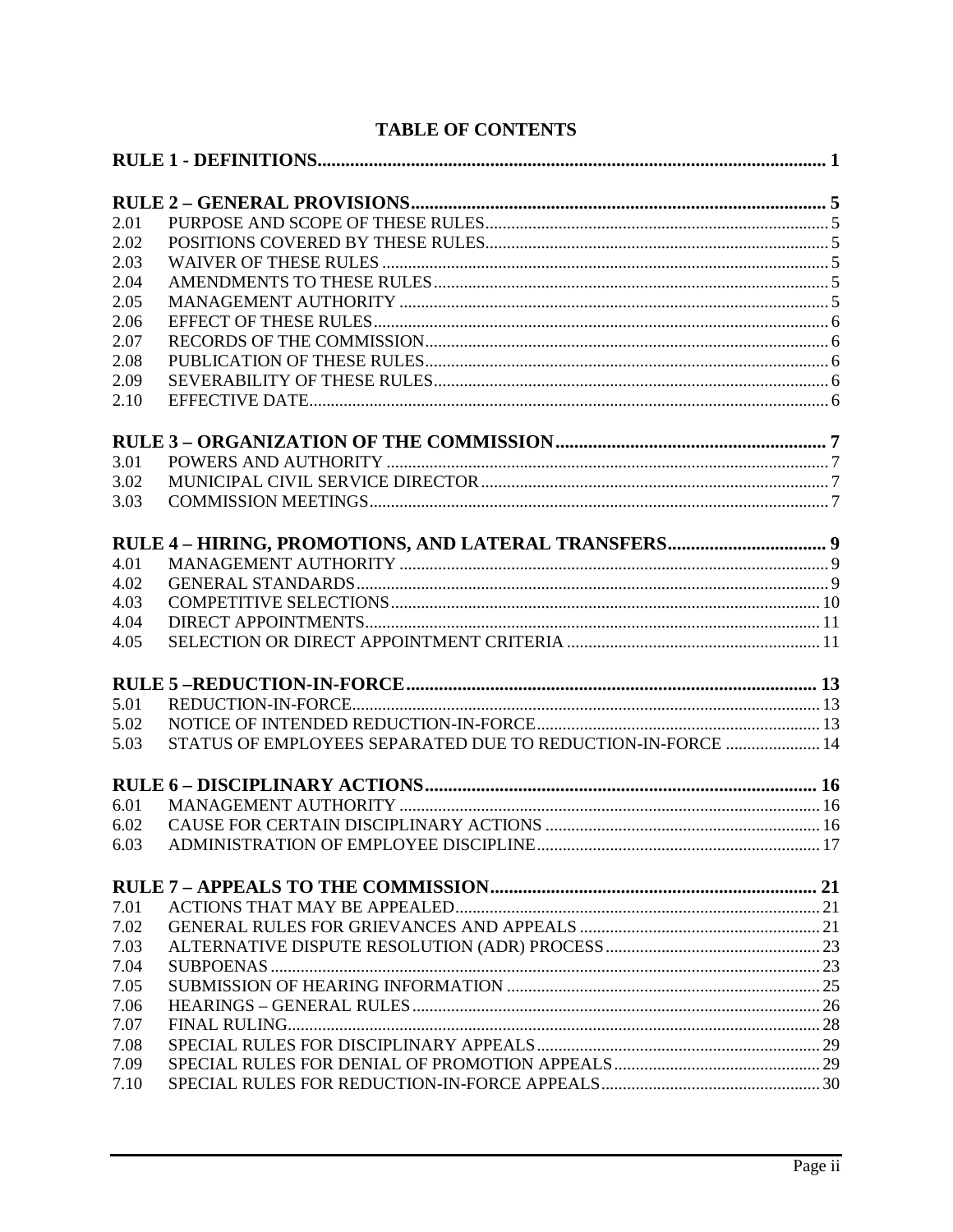# **RULE 1 - DEFINITIONS**

<span id="page-2-0"></span>When used in these Rules, the following terms have the meanings set out below unless expressly stated otherwise in these Rules:

- 1.01 "ADR Process" means an alternative dispute resolution process that is voluntary between the two parties as part of an Appeal process under these Rules.
- 1.02 "Appeal" and "Appeal Procedures" refer to the procedures in these Rules through which an Employee may contest Disciplinary Probation, Disciplinary Suspension, Demotion, Discharge, and Denial of Promotion.
- 1.03 "Applicant" is an individual who has submitted a timely and complete Application in a format and manner acceptable to the Human Resources Department or in compliance with the job Posting requirements for a Posted Position in the Classified Municipal Civil Service.
- 1.04 "Application" and "Apply" refer to submission by an individual through a format and manner acceptable to the Human Resources Department and in compliance with the job Posting requirements of an expression of interest in a Posted Position and required information relating to the individual's qualifications for that Position.
- 1.05 "Business Day" means a Day on which the City of Austin (the City) conducts normal business. A Saturday, Sunday, or City holiday is not considered a Business Day.
- 1.06 "Candidate" means an Applicant who is eligible for Hire and meets the Minimum Qualifications for a Competitive Position.
- 1.07 "City Council" means the group of elected officials by the residents of Austin whose powers are defined in Art. II §7 of the City Charter.
- 1.08 "City Manager" means the City Manager or any designee of the City Manager authorized to act on behalf of the City Manager under the circumstances.
- 1.09 "Classified Municipal Civil Service" means any or all of the Positions included in the classified civil service system established by Art. IX §1 of the City Charter.
- 1.10 "Classification" means the job title of a Position in the Classified Municipal Civil Service as reflected in records maintained by the Human Resources Department.
- 1.11 "Classification Plan" means a listing of all Classifications in the Classified Municipal Civil Service showing the Positions in each Classification.
- 1.12 "Commission" means the Municipal Civil Service Commission established by Art. IX §2 of the City Charter.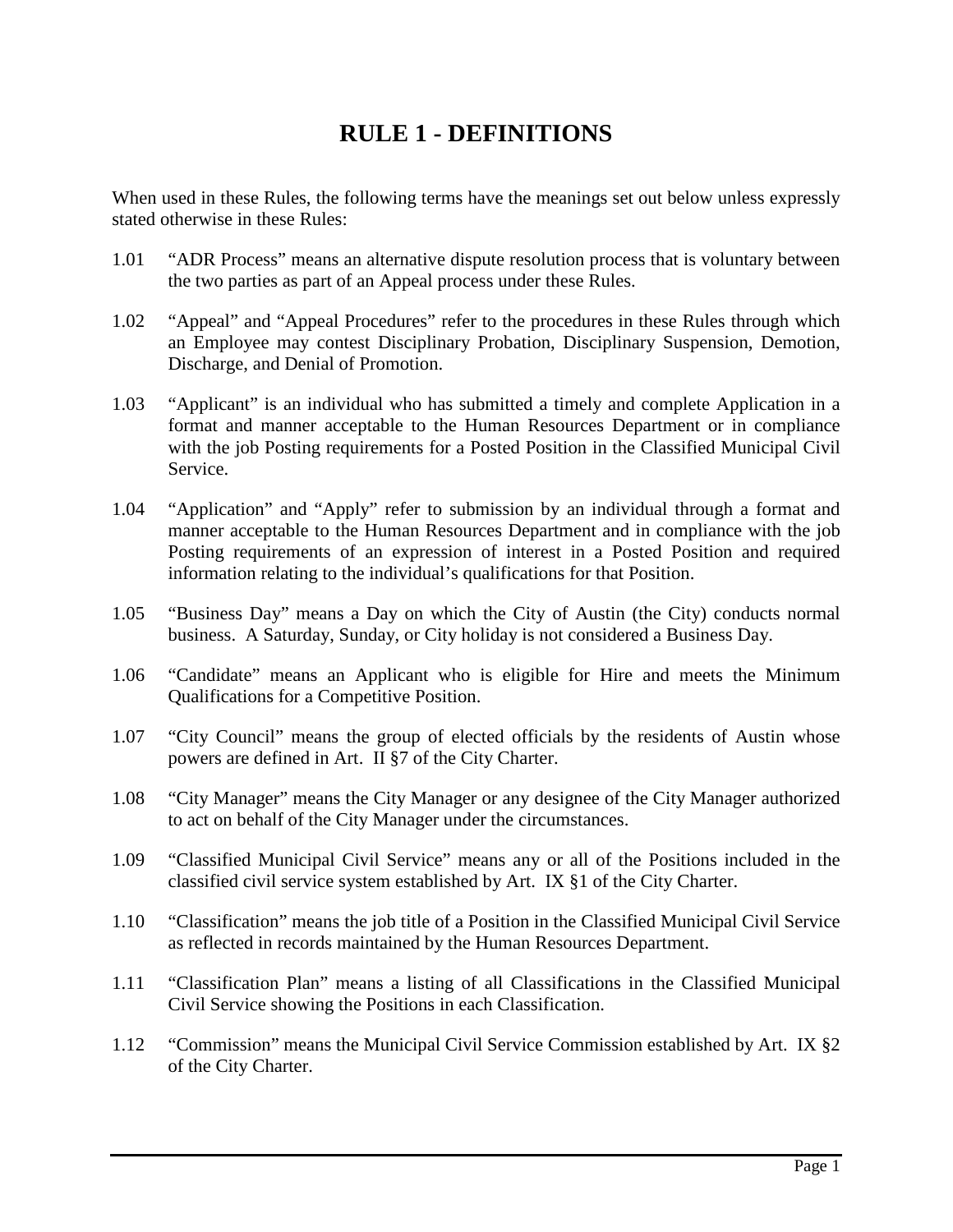- 1.13 "Competitive Position" means a Position filled through a Competitive Process for which an Employee may Appeal the Selection if the Employee was a Candidate for that Position.
- 1.14 "Competitive Process" means a method to fill a Vacancy in which a Position is Posted and Candidates are evaluated in a like manner based on Merit and Fitness.
- 1.15 "Day" means a calendar day.
- 1.16 "Denial of Promotion" means the non-Selection of an Employee who is a Candidate for a Promotion because of the Selection of another individual for that Position.
- 1.17 "Department" means a City Department or office, regardless of the name or title used.
- 1.18 "Department Head" means the head of a City Department or office, regardless of the name or title used.
- 1.19 "Demotion" means an Employee's involuntary placement from the Employee's current Position to another Position in a lower Salary Grade or to another Position in the same Salary Grade at a lower base salary rate.
- 1.20 "Direct Appointment" means the Selection of an individual to a Position without a Competitive Process, in accord with these Rules.
- 1.21 "Discharge" means the involuntary termination of employment of an Employee.
- 1.22 "Disciplinary Action" means Disciplinary Probation, Disciplinary Suspension, Demotion and Discharge.
- 1.23 "Disciplinary Probation" means the stated period of time for evaluation of an Employee for a disciplinary reason, during which the Employee is required to meet the defined expectations.
- 1.24 "Disciplinary Suspension" means the temporary suspension of an Employee without pay from the Employee's Position for a disciplinary reason.
- 1.25 "Employee" means an individual who has been Selected or Directly Appointed to a Position in the Classified Municipal Civil Service.
- 1.26 "Good Standing" means an Employee who is not currently serving or placed on a Disciplinary Probation or performance improvement plan during the hiring process.
- 1.27 "Hire" refers to the Initial Selection, Promotion, or Lateral Transfer of an individual to a Position.
- 1.28 "Initial Selection" means the Selection to a Position of an individual who was not an Employee during the six months prior to the Selection.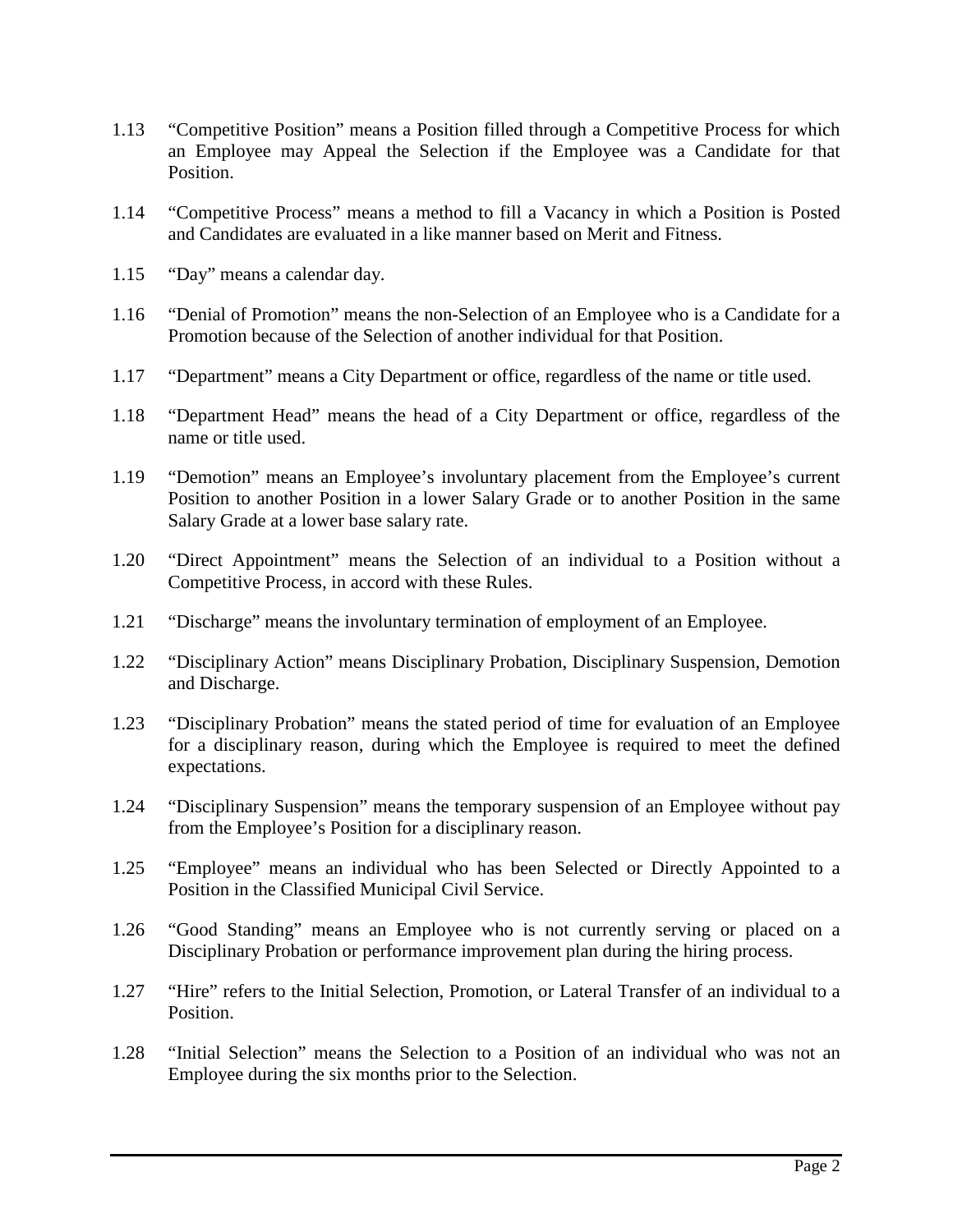- 1.29 "Initial Probationary Period" means a working trial period of six (6) months following Initial Selection, during which the individual is an at-will Employee and may be dismissed from employment on any basis not prohibited by law.
- 1.30 "Investigatory Interview" means an official inquiry that is led by Human Resources or City management to investigate allegations of misconduct by Employees, including potential violations of personnel policies, procedures, or rules, excluding audits or investigations conducted by the City Auditor's Office.
- 1.31 "Job Description" means the written document maintained by the Human Resources Department of the knowledge, skills, abilities, duties, responsibilities, and Minimum Qualifications associated with a Position.
- 1.32 "Lateral Reassignment" or "Laterally Reassign" means the Reassignment of an Employee to a Position in the same Salary Grade that may have different duties and responsibilities.
- 1.33 "Lateral Transfer" means the movement of an Employee to a Position in another or the same Department in the same Salary Grade through a Competitive Process.
- 1.34 "Municipal Civil Service (MCS) Director" means the Human Resources Director, serving as the Director of the Municipal Civil Service Commission, or the MCS Director's designee.
- 1.35 "Merit and Fitness" means demonstrated education, training, experience, performance, knowledge, skills, ability, licenses, certifications, and fitness to perform the essential functions and meet the qualifications of a Position.
- 1.36 "Minimum Qualifications" means the job-related knowledge, skills, abilities, education, training, experience, fitness, and other criteria as stated in the Job Description or Job Posting, as required for Selection to a Position.
- 1.37 "Position" means an individual group of tasks, activities, and responsibilities that is: (a) designated by a job title; (b) funded as a regular job Position for the City's current year budget; and (c) included in the Classification Plan.
- 1.38 "Posting" or "Posted" means the announcement of a Position for the solicitation of Applications in a format and manner approved by the Human Resources Department.
- 1.39 "Preferred Interview Status" means the status assigned to an Employee affected by a Reduction-in-Force that requires a hiring manager to interview an affected Employee that has Applied for a Position at or below the Salary Grade the Employee held or currently holds, for which the Employee meets the Minimum Qualifications and for which the Employee has notified the designated recruiter for that Position of the Employee's Preferred Interview Status.
- 1.40 "Preferred Qualifications" means any job-related education, training, experience, fitness, and other criteria that are in addition to the Minimum Qualifications.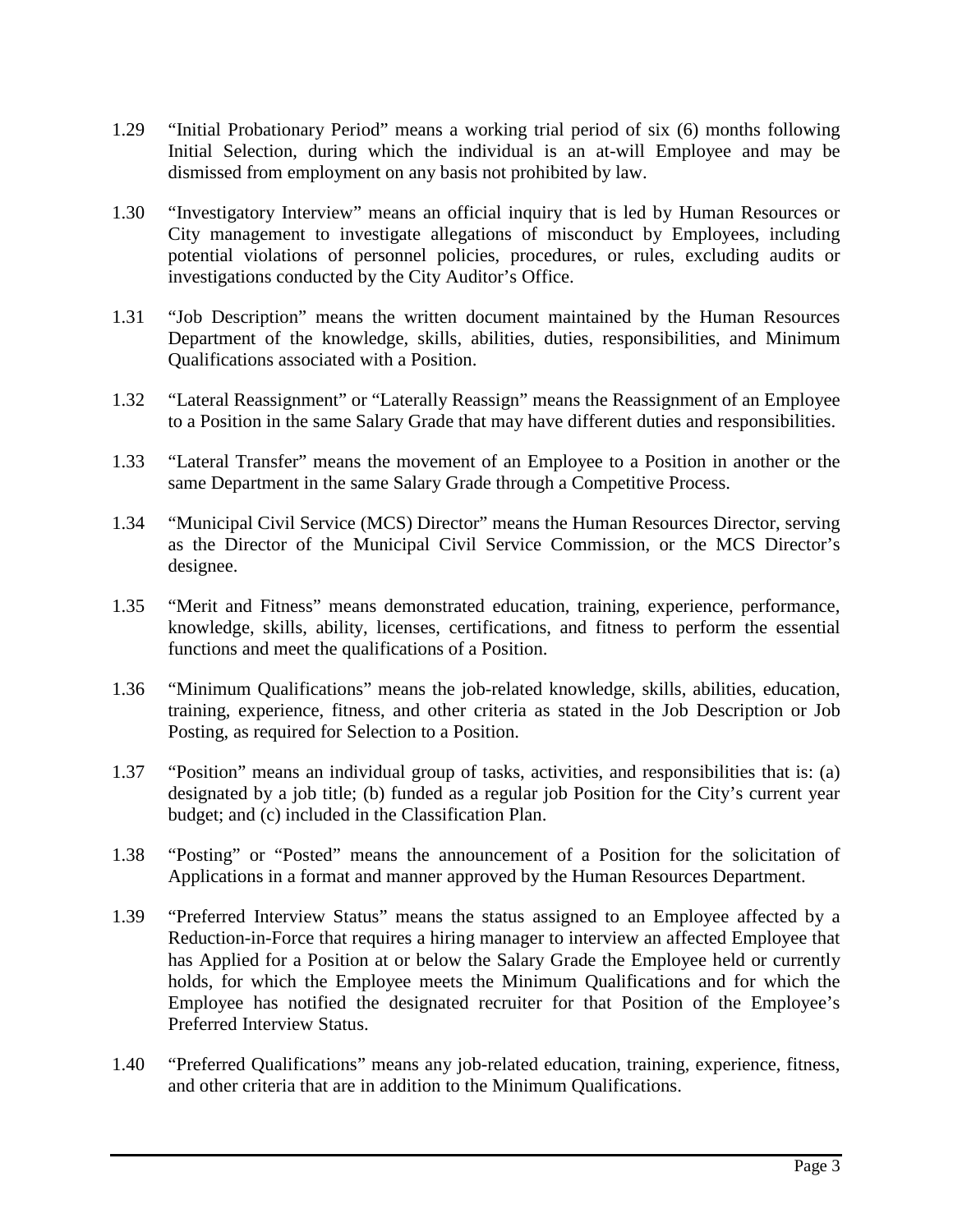- 1.41 "Promotion" means a change from an Employee's current Position to a Posted Position in a higher Salary Grade.
- 1.42 "Promotion(al) Probationary Period" means a working trial period of three months following Selection or Direct Appointment into a Position that represents a Promotion as defined by these Rules, during which the individual may be removed without Cause as defined in these Rules.
- 1.43 "Reassignment" and "Reassigned" mean either: (a) a change in job duties without a change in Position title or salary; or (b) a change in Position title without a change in salary or Salary Grade.
- 1.44 "Respondent" is an Employee that is the subject of an Investigatory Interview.
- 1.45 "Rebuttal Submission" means a written response offered to contradict evidence presented by an opposing party. A Rebuttal Submission is limited to a written response to disprove or contradict issues raised in the opposing party's written submission and may include requests for additional Subpoenaed witnesses and production of evidence that would contradict or attempt to contradict evidence previously presented.
- 1.46 "Rules" means these Municipal Civil Service Rules of the City of Austin, as recommended by the Human Resources Director, reviewed by the Municipal Civil Service Commission, and approved by the City Council, including all amendments.
- 1.47 "Salary Grade" means the numerical pay grade and the associated pay range assigned to a Position.
- 1.48 "Select," "Selected," and "Selection" refer to the initial hiring, Promotion, or Lateral Transfer of an individual to a Position.
- 1.49 "Subpoena" means a written direction to an individual issued under the authority of the Commission as set out in Article IX of the City Charter requiring the production of witnesses or documents at an Appeal hearing under these Rules.
- 1.50 "Vacant" and "Vacancy" refer to a Position that is not occupied.
- 1.51 "Work Day" means a day an Employee is scheduled to work.
- 1.52 "Year" means 365 consecutive calendar days, except in a leap year where there will be 366 calendar days.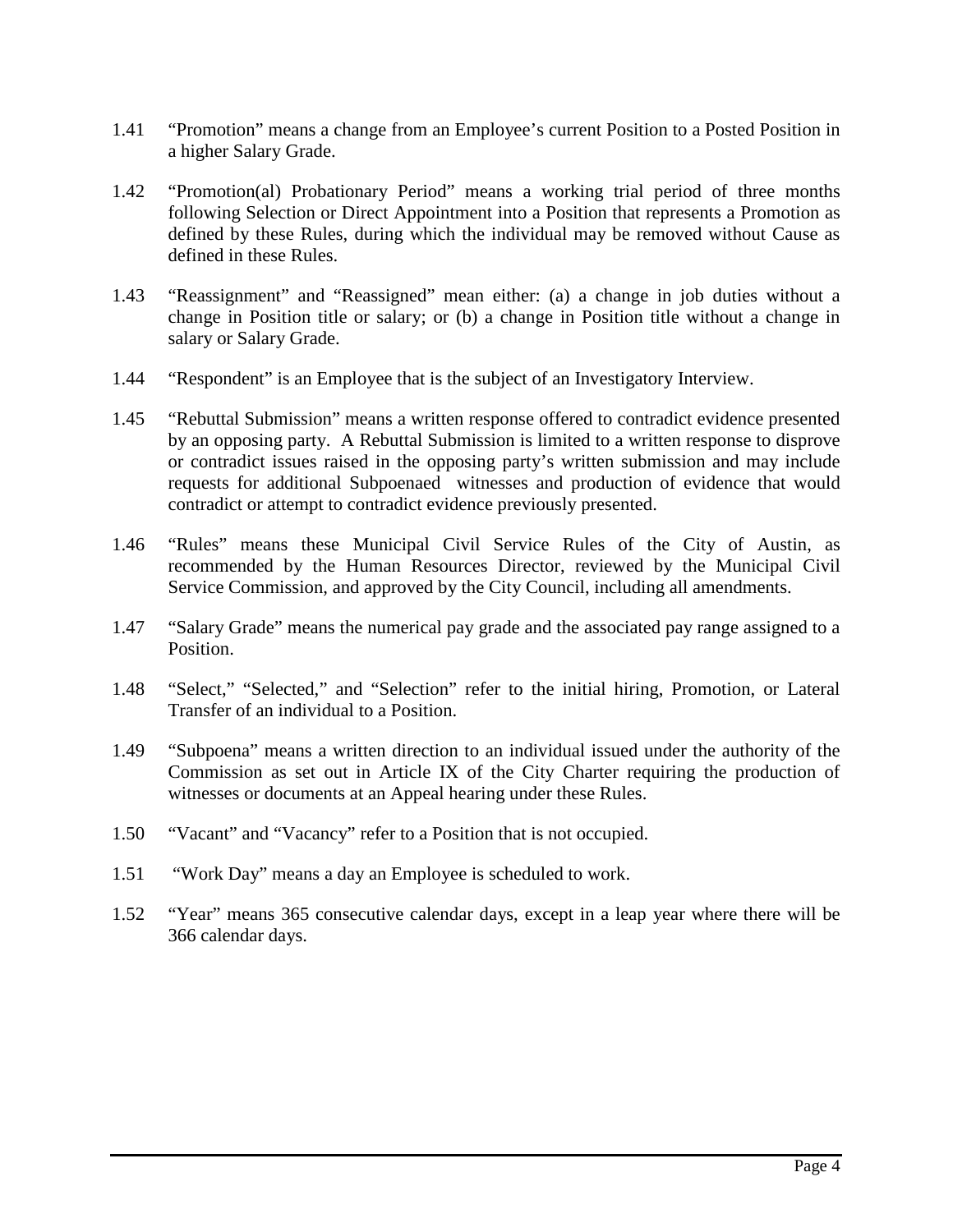# **RULE 2 – GENERAL PROVISIONS**

# <span id="page-6-1"></span><span id="page-6-0"></span>**2.01 PURPOSE AND SCOPE OF THESE RULES**

The purpose of these Rules is to give effect to the provisions of Article IX of the Charter of the City of Austin (the City), which provides for a Classified Municipal Civil Service system for certain Employees of the City, defined therein.

Once effective, these Rules shall be in force and apply to all Departments and operations of the City to the full extent provided under Article IX of the City Charter. All Employees in the Classified Municipal Civil Service shall abide by these Rules and shall be accorded the benefits of these Rules, unless contrary to state or federal law.

# <span id="page-6-2"></span>**2.02 POSITIONS COVERED BY THESE RULES**

These Rules apply to all job Positions that comprise the Classified Municipal Civil Service of the City established under Article IX, Section 1(B) of the Charter of the City of Austin.

With specific reference to Article IX, Section 1(B)(7) of the City Charter, these Rules do not and are not intended to apply to Employees of the City who are covered by Texas Local Government Code Chapter 143, including all sworn personnel and cadets.

# <span id="page-6-3"></span>**2.03 WAIVER OF THESE RULES**

The Commission has no authority to waive any provision of these Rules, except upon the express prior approval of the City Council.

# <span id="page-6-4"></span>**2.04 AMENDMENTS TO THESE RULES**

These Rules may be amended as provided in Article IX, Section 4 of the City Charter. Any such amendment shall become effective upon the Human Resources Director's preparation and recommendation to the Commission, notice and public hearing, and approval by the City Council, unless otherwise specified by the Council at the time of approval.

# <span id="page-6-5"></span>**2.05 MANAGEMENT AUTHORITY**

Except as expressly stated in these Rules, the authority to Select Employees to Positions included in the Classification Plan, to schedule and direct such Employees, to organize and assign their work, to set and enforce work rules and performance standards, and to administer disciplinary action to such Employees remains with the City Manager, Department Heads, and their designated management representatives.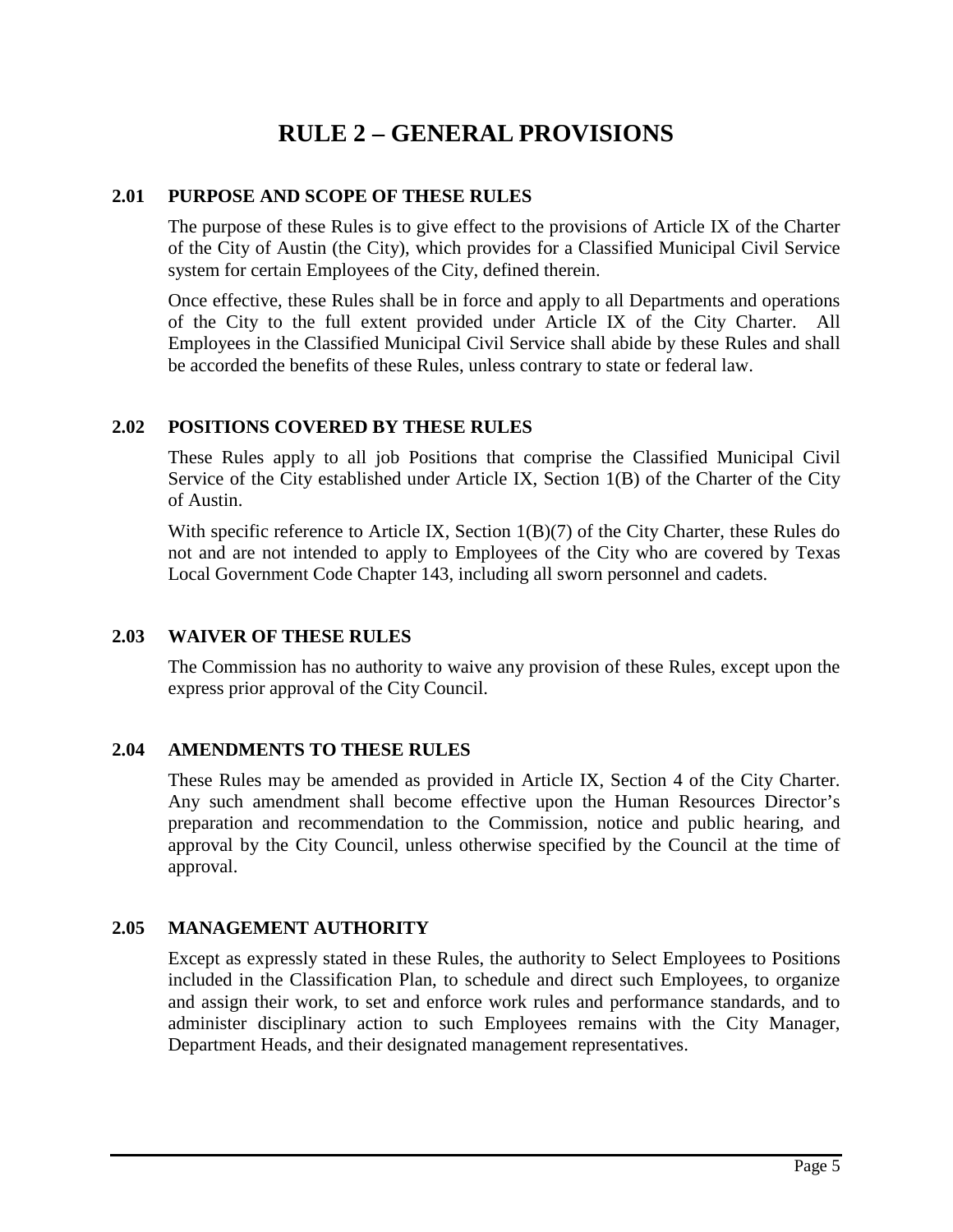#### <span id="page-7-0"></span>**2.06 EFFECT OF THESE RULES**

- **A.** To the extent of a conflict, these Rules supersede a personnel policy, a procedure or work rule of the Human Resources Department or another Department, or an administrative bulletin.
- **B.** Unless superseded by these Rules, the personnel policies, procedures or work rules, and administrative bulletins in effect on the date these Rules become effective remain in effect.

# <span id="page-7-1"></span>**2.07 RECORDS OF THE COMMISSION**

The Human Resources Department shall maintain all records made by, or required to be filed with, the Commission under these Rules or otherwise in accord with the City's records management policies and procedures. All such records shall be made available to the Commission upon request, and shall be available to Employees and the public in accord with the requirements of the Texas Public Information Act.

# <span id="page-7-2"></span>**2.08 PUBLICATION OF THESE RULES**

Upon approval of these Rules by the City Council, the Human Resources Department shall publish the Rules in a manner sufficient to provide Employees with reasonable access to, and notice of, the Employees' rights and responsibilities under these Rules. Any amendments to these Rules shall be published in a like manner.

#### <span id="page-7-3"></span>**2.09 SEVERABILITY OF THESE RULES**

These Rules are declared to be severable. If any Rule or part of a Rule shall for any reason be determined invalid or unconstitutional, such determination shall not affect the validity of the remaining Rules or parts of Rules. It is the intent of the Commission and the City Council in approving these Rules that the Rules shall remain in force and effect, notwithstanding the invalidity of any Rule or part of a Rule.

# <span id="page-7-4"></span>**2.10 EFFECTIVE DATE**

These Rules shall become effective upon approval by the City Council, unless otherwise specified by Council at the time of such approval.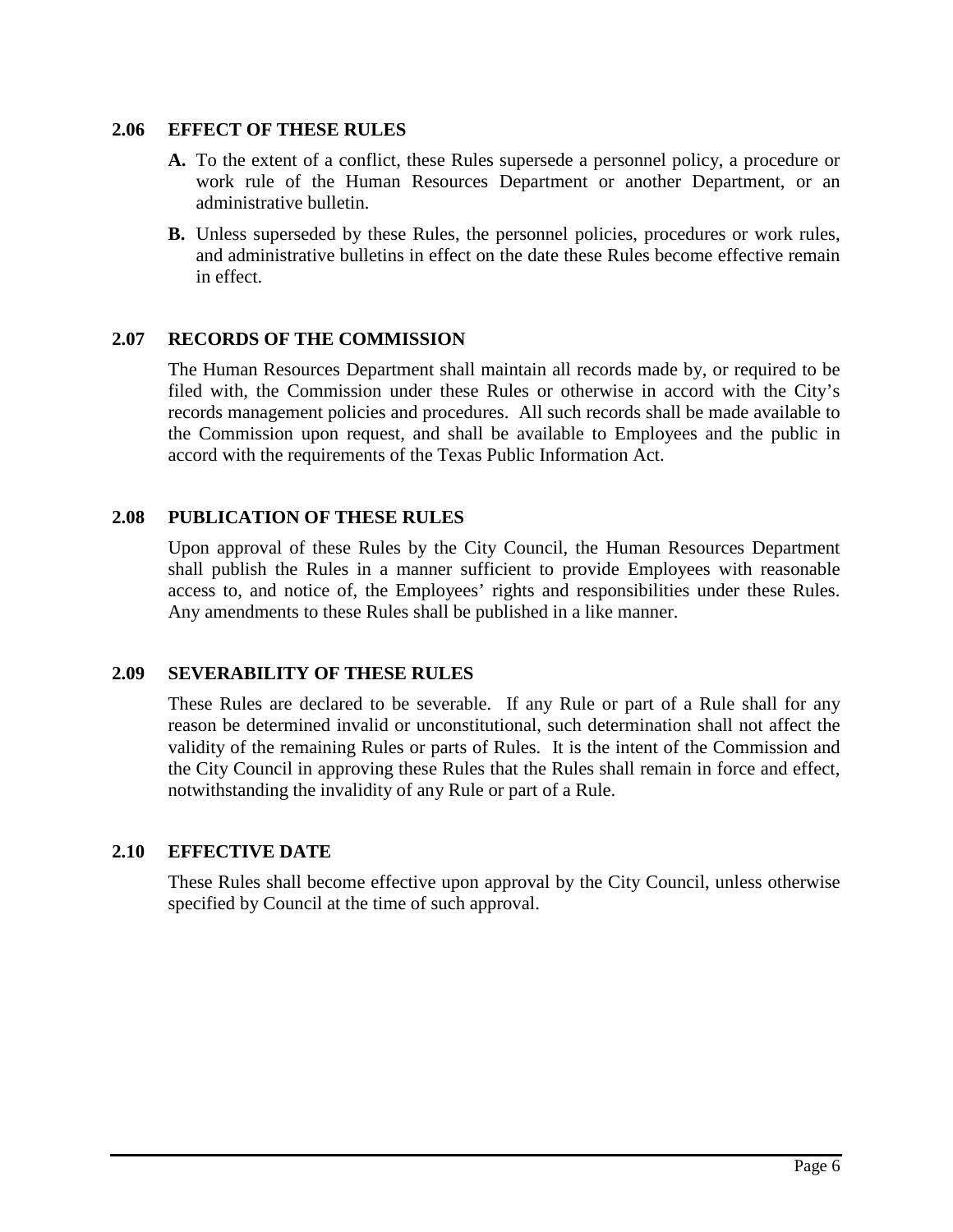# **RULE 3 – ORGANIZATION OF THE COMMISSION**

# <span id="page-8-1"></span><span id="page-8-0"></span>**3.01 POWERS AND AUTHORITY**

The Commission shall have such powers and authority as provided in Article IX of the Charter of the City of Austin, and such ordinances and resolutions as the City Council may approve from time to time.

# <span id="page-8-2"></span>**3.02 MUNICIPAL CIVIL SERVICE DIRECTOR**

- **A.** The Human Resources Director is designated as the Municipal Civil Service (MCS) Director, and shall carry out the duties and activities of the MCS Director under these Rules.
- **B.** The MCS Director shall be responsible for the administrative management of the Commission and its activities, and may delegate such administrative responsibilities to Human Resources Department staff.
- **C.** The MCS Director or designee shall ensure that agendas of the Commission are posted in compliance with the Texas Open Meetings Act.
- **D.** The MCS Director has authority to act on behalf of the Commission in any matter related to the administration of these Rules that does not require action by the Commission.
- **E.** The MCS Director shall maintain all records related to the activities of the Commission as prescribed in these Rules and in accord with the City's records management policies.

#### <span id="page-8-3"></span>**3.03 COMMISSION MEETINGS**

#### **A. Effect of Commission Bylaws**

Except as provided in these Rules, the Bylaws of the Commission adopted in accord with Chapter 2-1 of the City Code shall govern meetings of the Commission.

#### **B. Regular Meetings**

Regular meetings of the Commission shall be scheduled, by the MCS Director, monthly or as needed to conduct the business of the Commission.

#### **C. Special Meetings**

Special meetings of the Commission may be called at any time by the Chair or any two Members of the Commission. The call shall state the purpose of the meeting.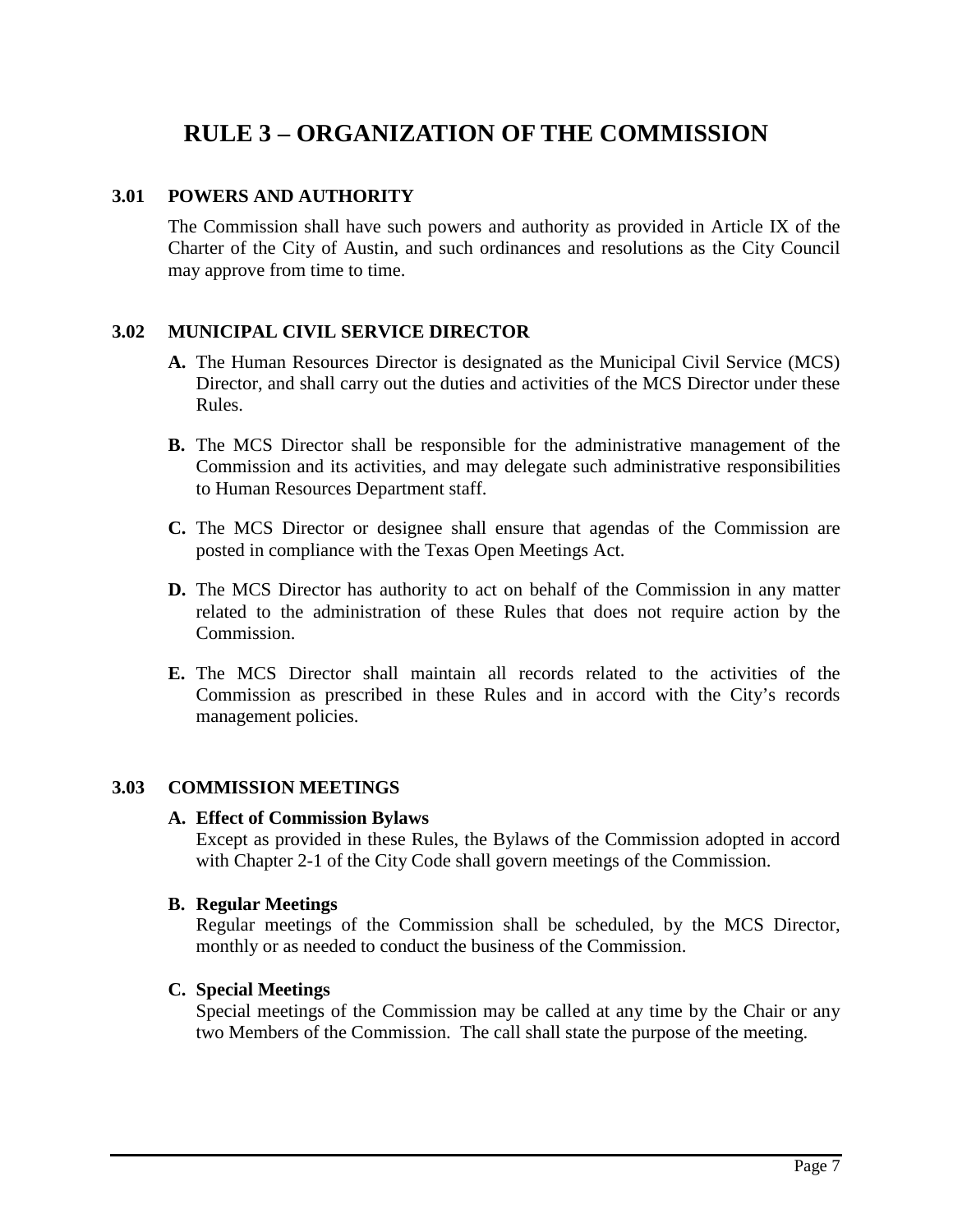# **D. Notice of Meetings**

Notice of any regular meeting of the Commission shall be provided by the MCS Director no less than three (3) Business Days in advance of a regular meeting. Notice of a special meeting shall be provided in accord with the call for the special meeting or at a minimum, in compliance with the Texas Open Meetings Act.

# **E. Agendas for Meetings**

The MCS Director shall recommend and publish the agenda for all regular and special meetings of the Commission, and shall include items approved by the Chair or two Members of the Commission.

#### **F. Public Meetings**

Meetings of the Commission shall be open to the public except as provided in these Rules.

# **G. Quorum for Meetings**

Three (3) members of the Commission shall constitute a quorum for meetings of the Commission, as provided in Article IX of the City Charter, and Chapter 2-1 of the City Code.

# **H. Presiding Officer**

The Commissioner designated by the City Council as the chair of the Commission shall preside at all meetings when present. When the chair is not present, the vicechair shall perform all duties as the chair, as outlined in the Commission bylaws. When the chair and vice-chair are not present, the presiding officer shall be determined by majority vote of the Commissioners present.

#### **I. Action by the Commission**

A Commission action must be adopted by an affirmative vote of the number of members necessary to provide a quorum.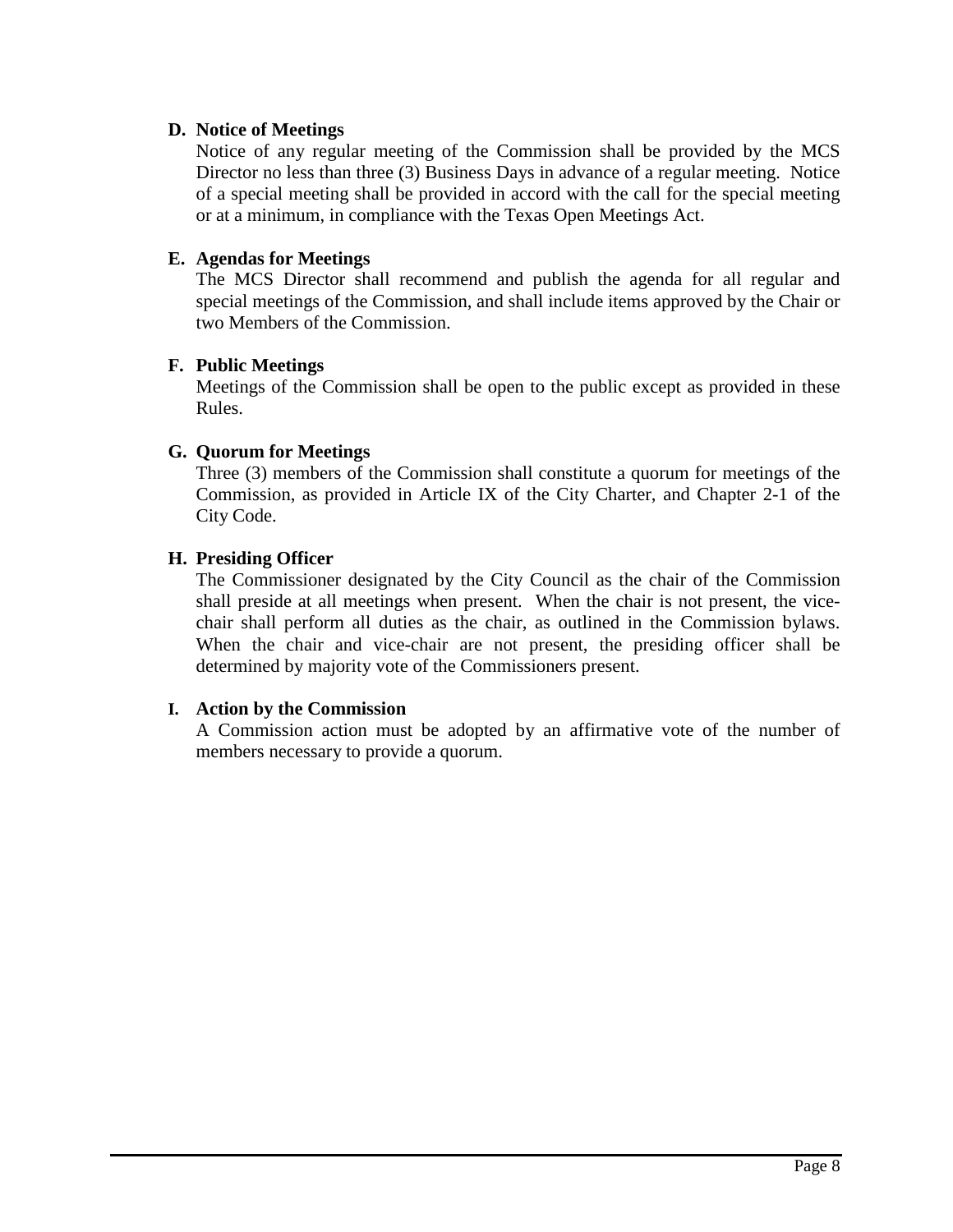# <span id="page-10-0"></span>**RULE 4 – HIRING, PROMOTIONS, AND LATERAL TRANSFERS**

# <span id="page-10-1"></span>**4.01 MANAGEMENT AUTHORITY**

City management retains authority to make Selections, which includes the Initial Selection, Promotion, Lateral Transfer, and Direct Appointments to Positions in the Classified Municipal Civil Service subject to the express requirements of these Rules.

#### <span id="page-10-2"></span>**4.02 GENERAL STANDARDS**

#### **A. Merit and Fitness Requirements**

All Selections and Direct Appointments to Positions in the Classified Municipal Civil Service shall be made on the basis of Merit and Fitness which includes demonstrated education, training, experience, performance, knowledge, skills, ability, licenses, certifications, and fitness to perform the essential functions and meet the qualifications of a Position, as determined by the hiring authority.

#### **B. Competitive Process**

The Human Resources Department shall develop procedures to evaluate Candidates for Competitive Positions based on Merit and Fitness. All Positions in the Classified Municipal Civil Service shall be considered Competitive Positions unless designated otherwise by the Commission or as specified in these Rules. Competitive Processes may differ depending on the level and type of Position, but shall be designed in a manner intended to identify the best Candidate for the Position.

#### **C. Probationary Status Following Selections**

Individuals who are Selected or Directly Appointed to a Position under these Rules shall be in a probationary status in accord with these Rules. On completion of the Initial Probationary Period, the Employee shall have full employment rights as provided under these Rules.

- **1. Following Initial Selections.** The probationary status following an Initial Selection shall be for a period of six (6) months beginning on the first Work Day of the Initial Selection. In the event an individual is absent from work for a consecutive period exceeding five (5) Work Days while in such probationary status, these absences shall not be counted toward the probation period. While in probationary status following Initial Selection, the individual is an at-will Employee and may be dismissed from employment at any time and on any basis, not prohibited by federal or state law, and without a right to the Appeal Procedures in these Rules.
- **2. Following Promotions.** The probationary status following Promotions shall be for a period of three (3) months beginning on the first Work Day of the Promotion. In the event an Employee is absent from work for a consecutive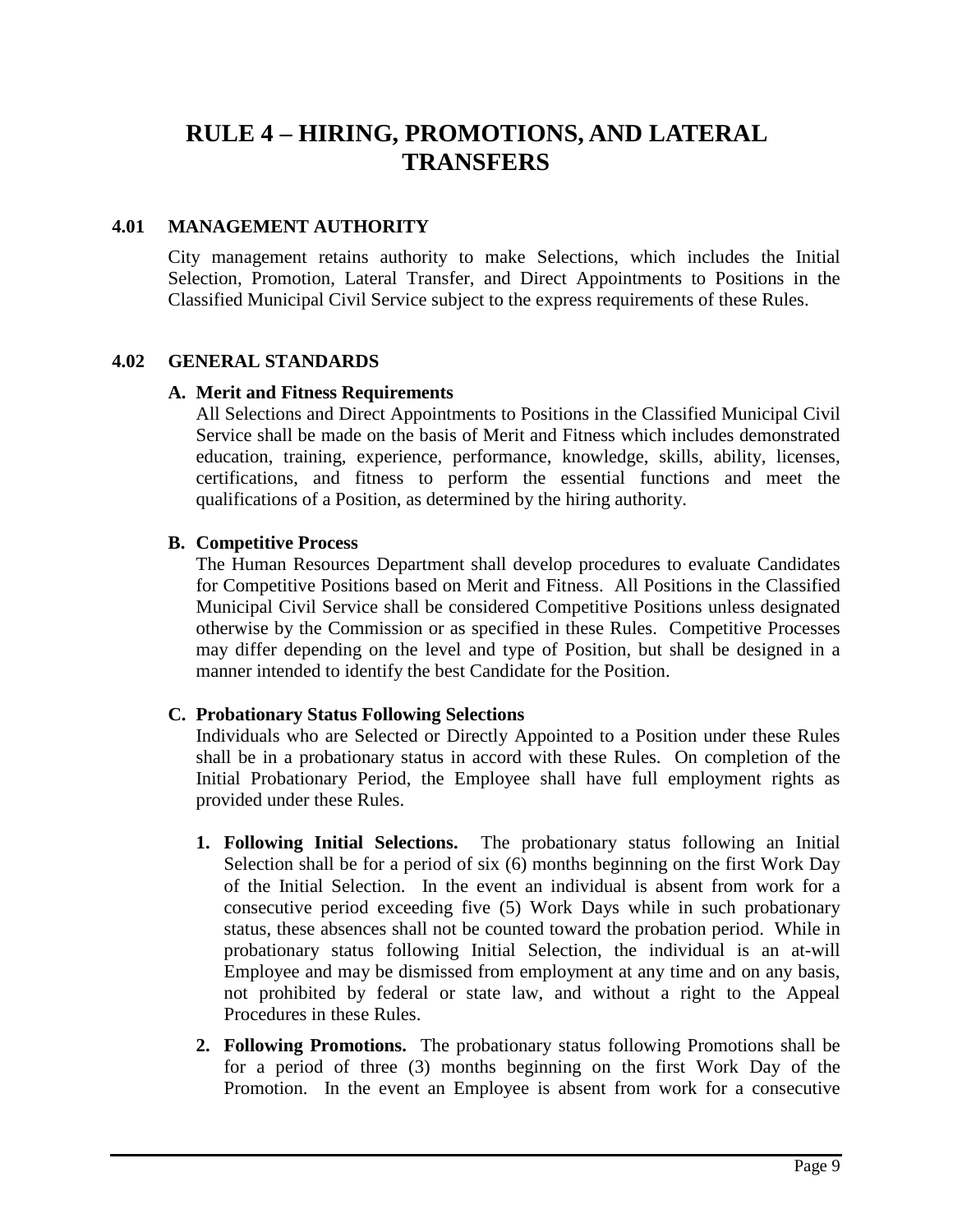period exceeding five (5) Work Days while in such probationary status, these absences shall not be counted toward the probation period. While in such probationary status, the Employee may be removed from the Position at any time and on any basis, not prohibited by federal or state law, and without a right to the Appeal Procedures in these Rules. In the event of such removal, the Employee shall be returned to the prior Position and pay rate held before the Promotion, or when necessary, placed in another Position equivalent to the prior Position in pay, benefits, and Salary Grade with the Employee's agreement and will not be subject to another probationary period in that Position.

#### <span id="page-11-0"></span>**4.03 COMPETITIVE SELECTIONS**

#### **A. Competitive Selections Process**

Except as provided in these Rules, no Competitive Position in the Classified Municipal Civil Service may be filled except after Posting in a format and manner approved by the Human Resources Department, and an evaluation of Candidates through a Competitive Process is conducted in compliance with these Rules.

The Competitive Process shall use a rating matrix to determine the top Candidate, using numerical scoring to award points for relevant experience; seniority of Applicants; Preferred Qualifications; assessment scores (when applicable); and interview scores, including pre-defined factors for responses that align with the scoring system.

Only standardized assessments shall be used unless the non-standardized assessments have been pre-approved by the Human Resources Department.

#### **B. Job Qualifications in Postings**

Postings for Competitive Positions shall specify the required Minimum Qualifications for the Position, and may specify other Preferred Qualifications relevant to the Position.

#### **C. Submission of Applications**

No individual shall be Selected to a Competitive Position unless the individual has submitted an Application for that Position in a format and manner approved by the Human Resources Department and in compliance with the job Posting requirements.

#### **D. Evaluation of Candidates by Competitive Process**

Each individual who submits an Application as provided in these Rules and meets the Minimum Qualifications for a Competitive Position shall be considered a Candidate for that Position. Employees, in Good Standing, who are Candidates within the Department or division that the Position resides in and who meet the Minimum and Preferred Qualifications (if any) of the Position will be included in the initial interview.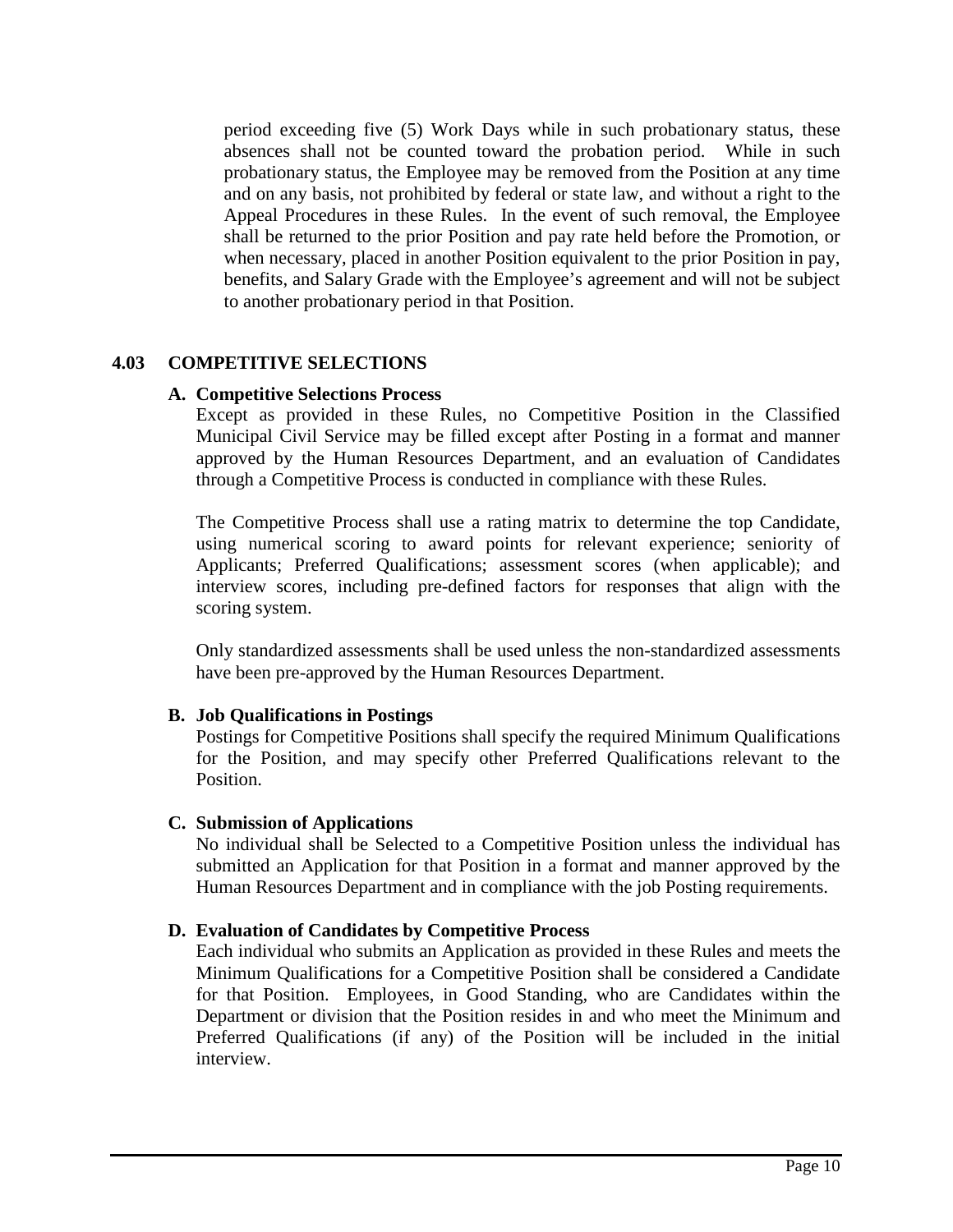# <span id="page-12-0"></span>**4.04 DIRECT APPOINTMENTS**

# **A. Direct Appointments**

Positions may be filled by Direct Appointments without a Competitive Process, and in accord with these Rules. An individual appointed to a Position under this Rule must meet the Minimum Qualifications of the Position.

# **B. Criteria for Direct Appointments**

A Position may be filled by Direct Appointment upon the following conditions:

- **1.** The Employee being appointed has completed an Initial Probationary Period; and
- **2.** The purpose of the Direct Appointment is limited to one of the following:
	- **a)** to Laterally Reassign an Employee in the same Department, or to another Department when both Department Heads are in agreement;
	- **b**) to accommodate an Employee returning to work under the City's:
		- i. Return-to-Work procedure;
		- ii. Family and Medical Leave Act policy (FMLA);
		- iii. legal obligations under the Uniformed Services Employment and Reemployment Rights Act of 1994 (USERRA);
		- iv. procedures for accommodations under Americans with Disabilities Act (ADA);
	- **c)** to assign an Employee who was displaced as the result of a successful Appeal to the Municipal Civil Service Commission under these Rules;
	- **d)** to assign an Employee removed from a Promotional Probationary Period, voluntary Demotion, or involuntary Demotion under these Rules;
	- **e)** to assign an Employee who may be displaced due to a Reduction-in-Force as defined in these Rules;
	- **f)** to comply with federal, state or local laws; or
	- **g)** to implement an exception approved by the Commission.

# <span id="page-12-1"></span>**4.05 SELECTION OR DIRECT APPOINTMENT CRITERIA**

As part of Merit and Fitness, the Department may require job-related criteria, such as background checks, drug and alcohol testing, and employment reference checks on any Selection or Direct Appointment. Drug and alcohol testing and criminal background investigations will be conducted when required by City policy, state, and/or federal law. Criminal background investigations may also be conducted by procedures for Employees who are in Positions directly working with or in frequent contact with vulnerable populations, and Positions with financial responsibilities to include: Employees in accounting and financial positions, cash handling, check signing authority, Pro Card users, grant fund oversight and distribution of funds to community groups, timekeepers,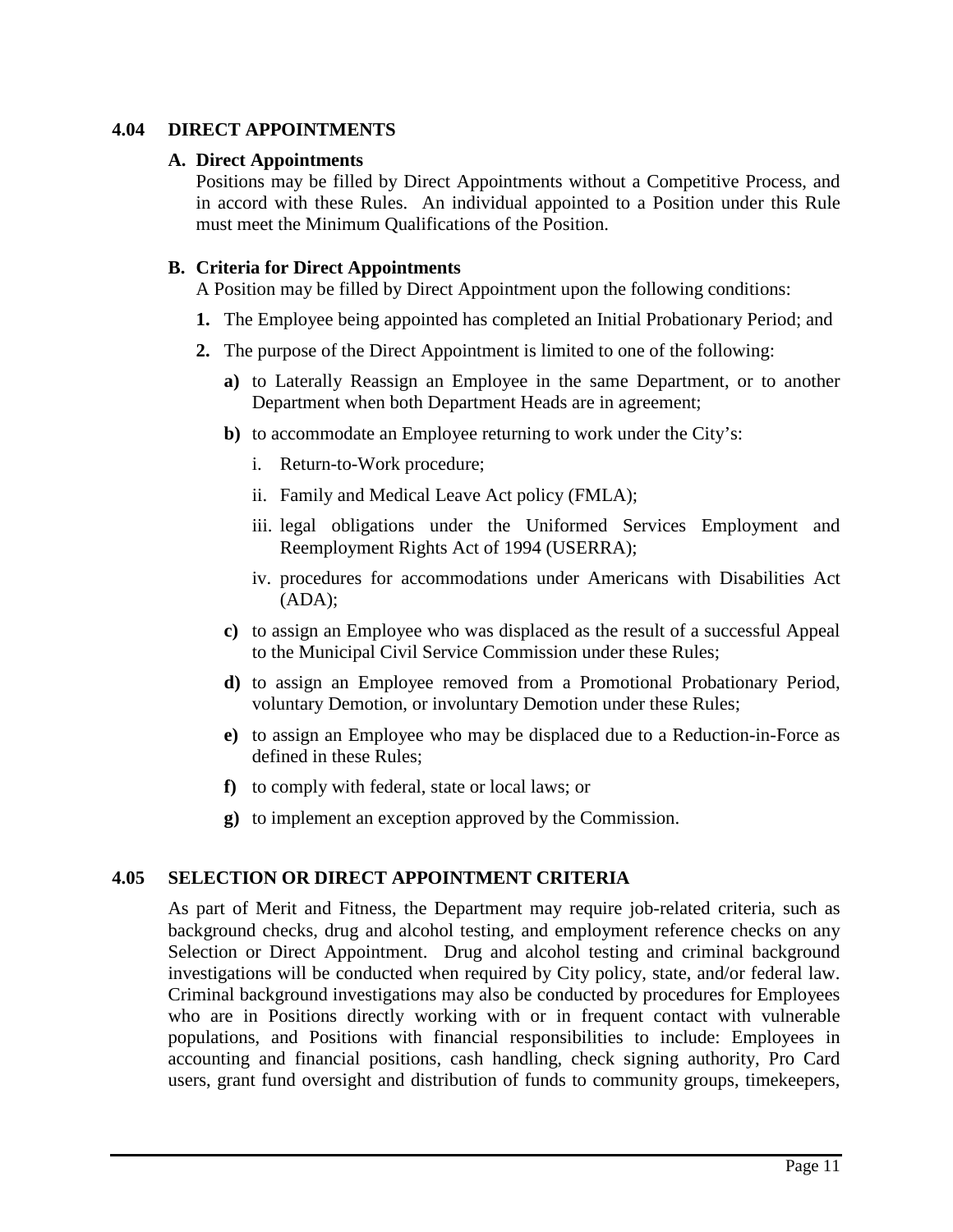Employees with privileged system approval access, and Employees who regularly access a customer billing system or AMANDA in alignment with essential job functions.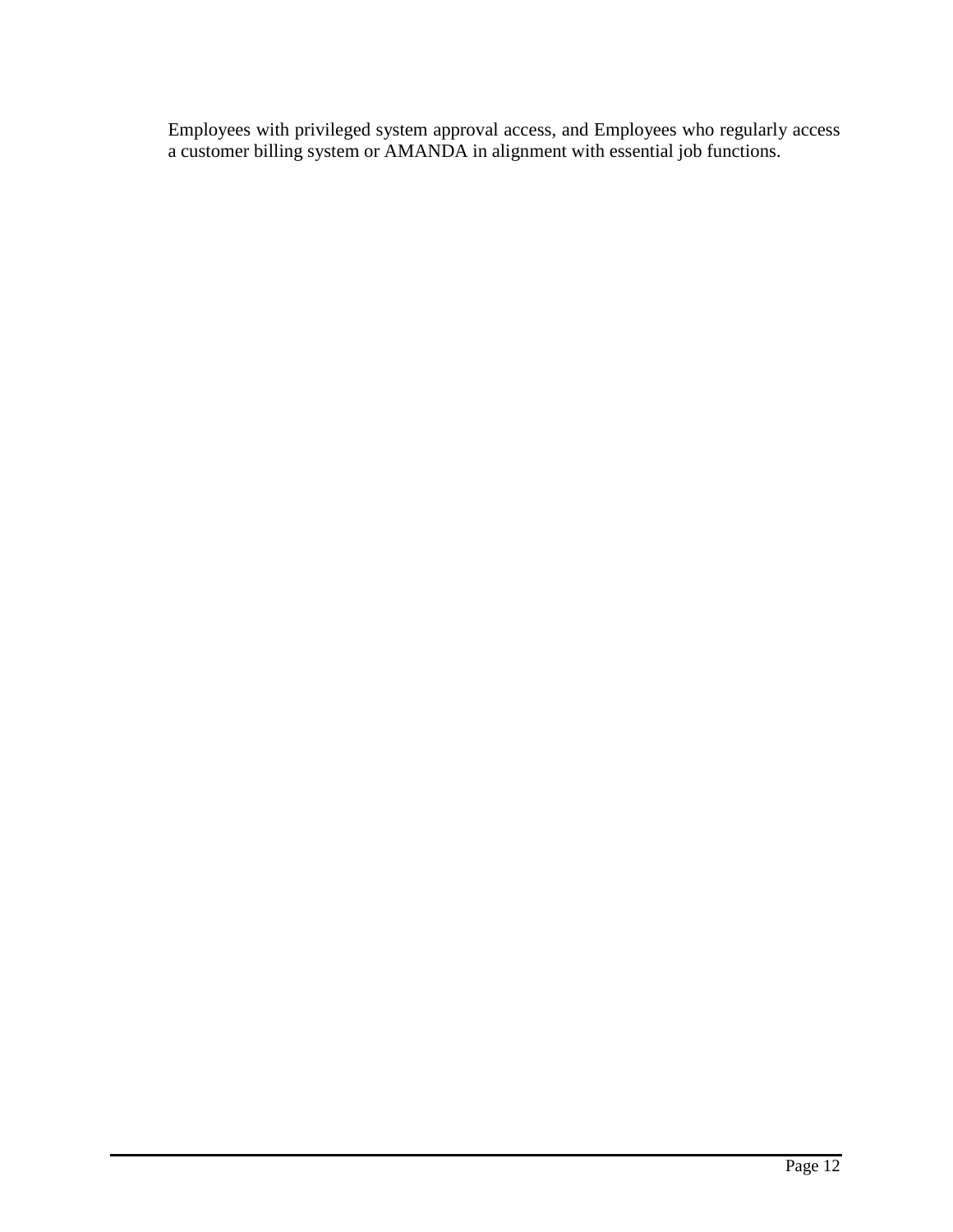# **RULE 5 –REDUCTION-IN-FORCE**

# <span id="page-14-1"></span><span id="page-14-0"></span>**5.01 REDUCTION-IN-FORCE**

A Reduction-in-Force of Employees may occur when it becomes necessary for the City to effect immediate reductions in the size of the City workforce.

#### <span id="page-14-2"></span>**5.02 NOTICE OF INTENDED REDUCTION-IN-FORCE**

#### **A. Notice of Intended Reduction-in-Force**

Notice of an involuntary separation from employment shall be provided to the MCS Director in a written notice from the Department Head for this Rule to be applicable. The MCS Director shall maintain any such notice received in the records of the Commission. The Human Resources Department shall coordinate all Reduction-in-Force actions with the affected Departments according to approved procedures developed to implement this Rule.

# **B. Specification of Job Functions Subject to Elimination**

The notice of intended Reduction-in-Force shall be based upon and specify one (1) of the following three (3) approaches to be followed:

- **1.** elimination of an entire function or program and respective Position(s) associated with the function or program consistent with the operating needs of the City;
- **2.** reduction of the number of Positions supporting a function or program consistent with the operating needs of the City; or
- **3.** reduction of the number of Positions supporting a function or program based upon specific and documented skill sets consistent with the operating needs of the City.

The notice of intended Reduction-in-Force shall specify each affected Employee.

#### **C. Criteria for Determining Affected Employees**

Whenever necessary to eliminate or reduce staffing levels, Employees shall be selected for separation from employment in the affected Department in accord with the following criteria:

- **1.** First, Employees in an Initial Probationary Period following an Initial Selection shall be separated in order of Selection, with the most recent Selection separated first.
- **2.** Second, all other Employees shall be separated based on length of service with the City as the first criterion and documented past work performance as the second criterion. The Employee last hired by the City without a break in service shall be separated first. If there is a tie in length of service, it shall be broken by ranking affected Employees according to documented performance appraisals for the previous twelve (12) months. If the documented past performance is equal, the Human Resources Director shall select by lot the Employee who will be separated.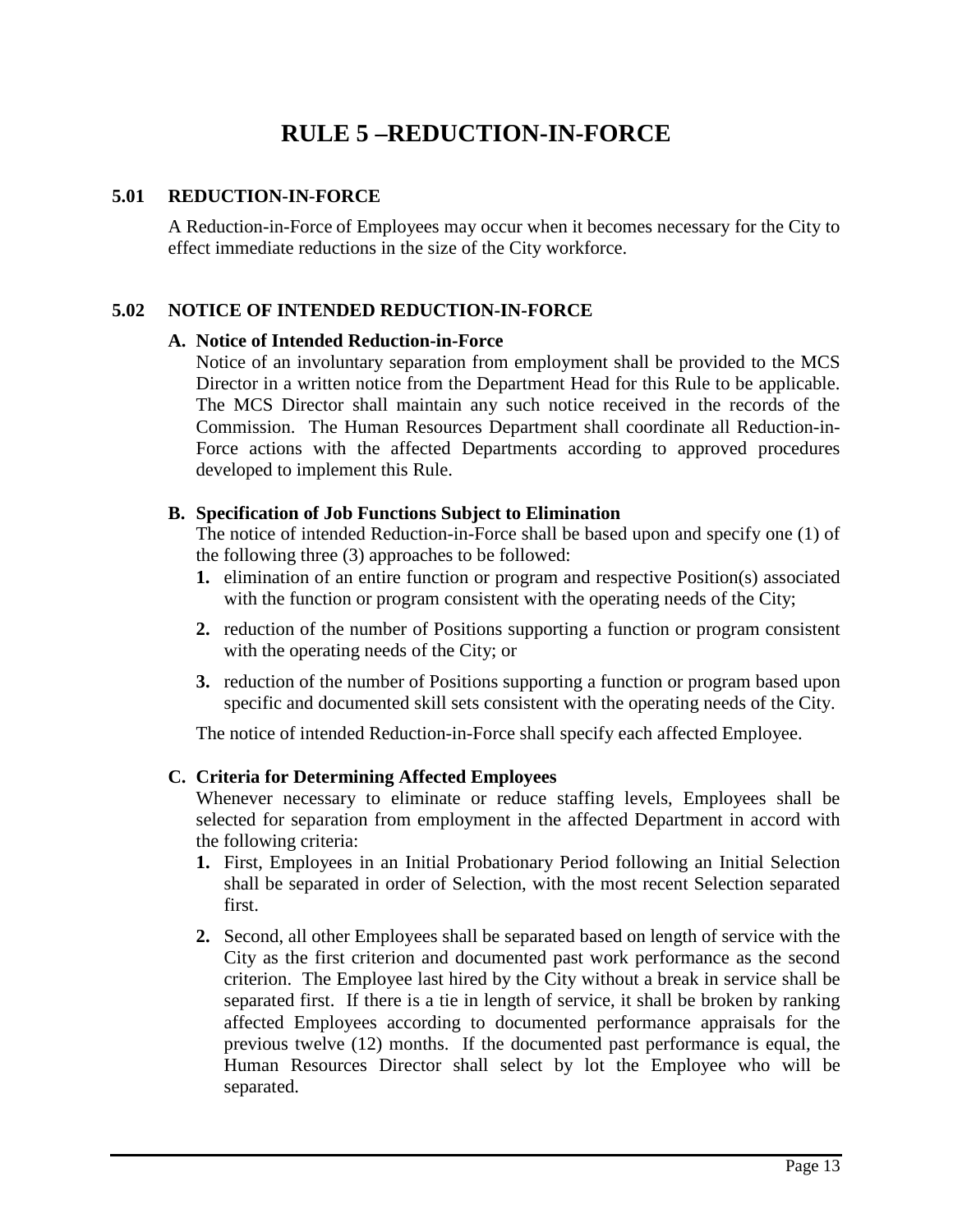# **D. Notice of Separation to Affected Employees**

Whenever possible, with the exception of Employees funded through external sources, Employees will be provided sixty (60) Days' notice of a separation due to Reduction-in-Force. A Reduction-in-Force notice may be provided to the affected Employee by personal delivery or, if the affected Employee is not present in the workplace, via certified mail or electronic mail when possible, to the address shown for the Employee in the City's personnel records. Upon recommendation of the Director of Human Resources, the City Manager may provide up to twelve weeks of severance pay to an Employee who has been laid off.

# <span id="page-15-0"></span>**5.03 STATUS OF EMPLOYEES SEPARATED DUE TO REDUCTION-IN-FORCE**

# **A. Reassignments**

Whenever possible, an affected Employee shall be Laterally Reassigned or placed by Direct Appointment to another Position in the Classification Plan within the same or a different Department in accord with these Rules. Lateral Reassignments and Direct Appointments shall be consistent with the procedures defined by the Human Resources Department and based on Merit and Fitness.

# **B. Application for Other Open Positions**

- **1.** Prior to the effective date of the separation from employment, an affected Employee may Apply on the following terms for any open Position within the City for which the Employee is qualified:
	- **a)** The affected Employee shall have Preferred Interview Status.
	- **b)** The affected Employee shall be considered on the same basis as any other internal Applicant for a Promotion to a Competitive Position.
	- **c)** When all other job-related criteria are equal for a Position at or below the Salary Grade the affected Employee currently holds, the hiring manager shall Select an affected Employee for an open Position ahead of an external Candidate or an internal Candidate not affected by the Reduction-in-Force.
- **2.** After the effective date of the separation from employment, a previously affected Employee may Apply for any open Position within the City with a Preferred Interview Status:
	- **a)** The former Employee shall have Preferred Interview Status for a Competitive Position for a period of one (1) Year following the Employee's separation date.

# **C. Recall and Reemployment of Affected Employees**

**1.** An affected Employee shall be placed on a citywide reemployment list for a period of one (1) Year following the effective date of the layoff. The recall list shall be used to fill a Vacant Position with the same Classification from which the Employee was laid off, so long as the Employee qualifies for the Position. The last Employee laid off shall be the first Employee recalled and shall continue in that order. Nothing herein shall be construed as a guarantee of reemployment.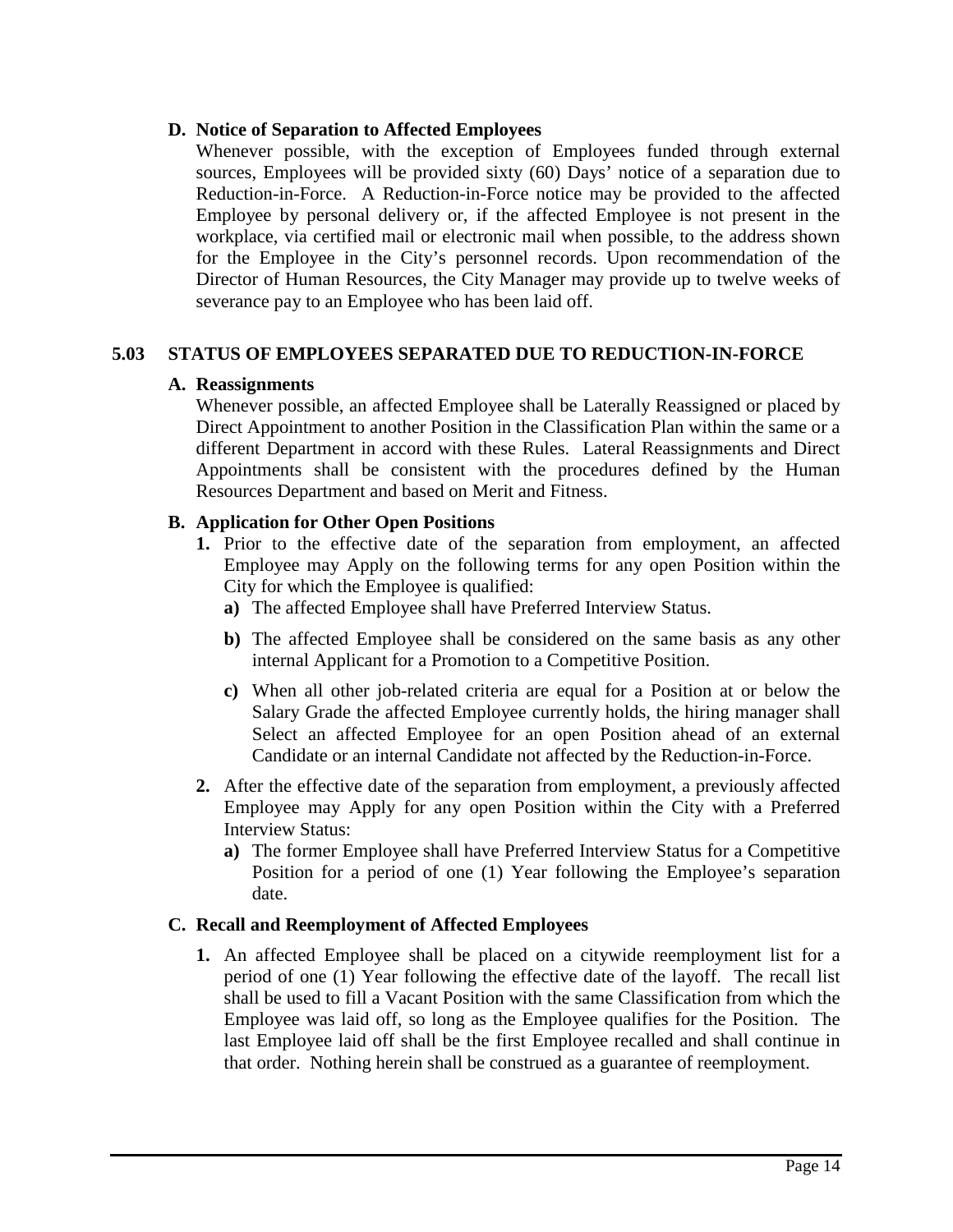- **2.** The Employee will be removed from the reemployment list and further consideration if one of the following occurs:
	- **a)** The Employee does not respond in writing to the reinstatement notice within ten (10) Business Days;
	- **b)** The Employee refuses a Position with the same Classification; or
	- **c)** The Employee has been laid off for more than one (1) Year.
- **3.** An affected Employee recalled to a Position shall have benefit leave accruals restored to the accrual rate and leave balances effective at the date of the layoff, excluding any payout of benefit leave at the time of separation.

# **D. Appeal Rights of Affected Employees**

Affected Employees may Appeal their Discharge due to Reduction-in-Force in accord with these Rules, except that:

- **1.** Affected Employees who accept a Lateral Reassignment or Direct Appointment under these Rules have no Appeal right under these Rules concerning the Employees' selection for separation due to Reduction-in-Force.
- **2.** Affected Employees who were in an Initial Probationary Period status at the time of selection for separation have no Appeal right under these Rules.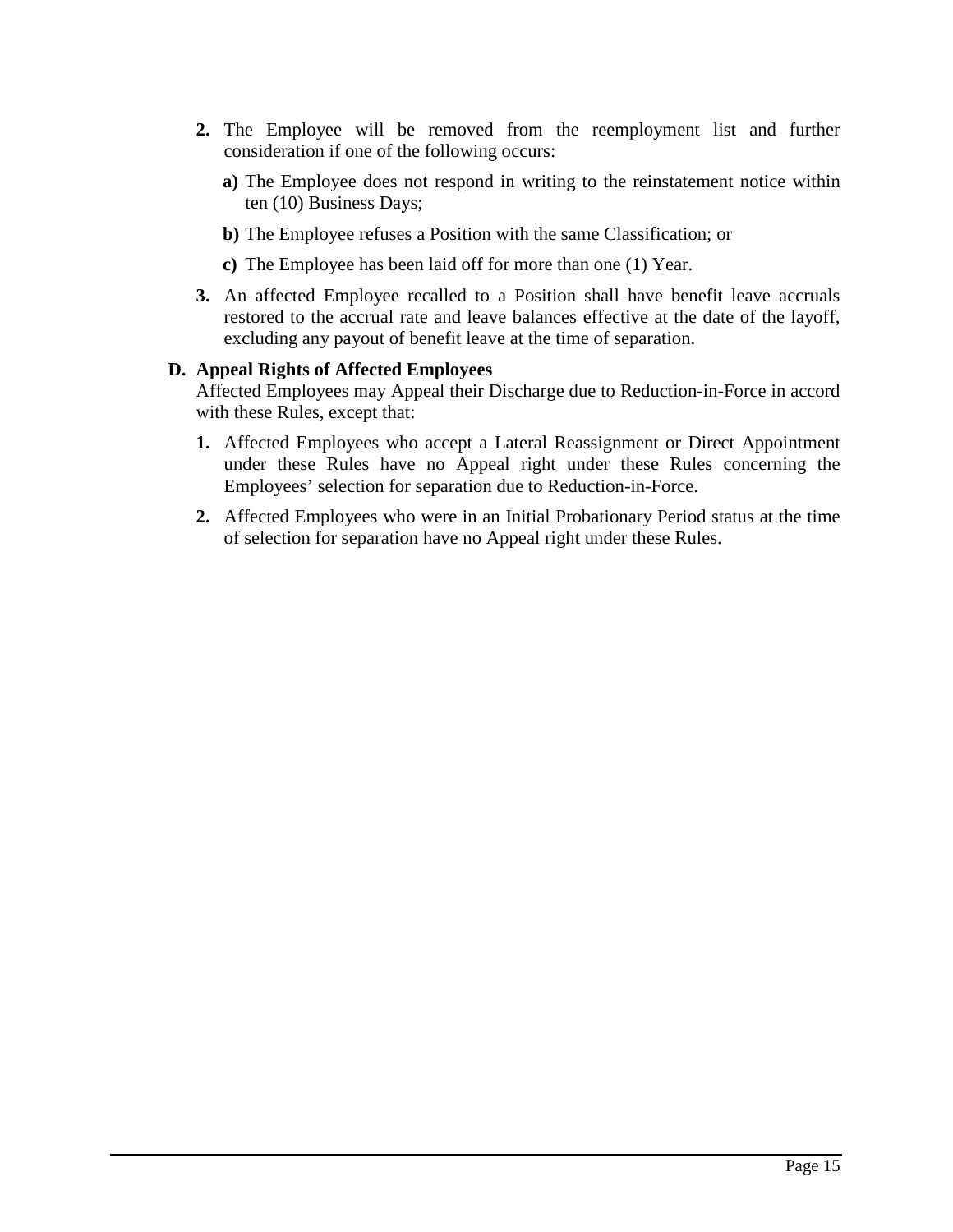# **RULE 6 – DISCIPLINARY ACTIONS**

# <span id="page-17-1"></span><span id="page-17-0"></span>**6.01 MANAGEMENT AUTHORITY**

City management has the authority to administer corrective and Disciplinary Actions for Employees in the Classified Municipal Civil Service. Such authority for Disciplinary Probation, Disciplinary Suspension, Demotion and Discharge is subject to the requirements and procedures in these Rules.

# <span id="page-17-2"></span>**6.02 CAUSE FOR CERTAIN DISCIPLINARY ACTIONS**

#### **A. Cause Required**

An Employee in a Position in the Classified Municipal Civil Service is subject to Disciplinary Probation, Disciplinary Suspension, Demotion, or Discharge only for Cause as defined in these Rules.

#### **B. "Cause" Defined**

"Cause" for discipline in these Rules means an objectively reasonable, good faith belief by management following an appropriate, documented inquiry that an Employee has engaged in one (1) or more of the following types of conduct while on duty or if off duty conduct is related to or relevant to the Employee's job:

- **1. Insubordination**  intentional refusal or failure to obey a clear and lawful direction or instruction from an authorized supervisor or other authorized member of City management, except in the case of orders that impact health or safety or if the order is illegal or unethical.
- **2. Theft** taking of property that belongs to another, including the City, without the permission of the owner and with the intent to steal or to deprive the owner of the possession or use of the property.
- **3. Dishonesty** an intentionally false statement (verbal, written, or electronic) or an intentional failure to disclose information when required, that is related to the conduct of City business, including an Appeal under these Rules, or to the Position of the Employee.
- **4. Unacceptable Personal Conduct** behavior by an Employee that is incompatible with the City's values, including, but not limited to:
	- **a)** conduct that violates federal, state, or local laws;
	- **b)** conduct that violates the City's Code of Ethics;
	- **c)** conduct that violates the City's equal employment opportunity, antiharassment, anti-discrimination, or anti-retaliation policies;
	- **d)** conduct that violates the City's drug-free workplace policy;
	- **e)** conduct that results in threatened or actual violence toward, or abuse of, Employees or members of the public;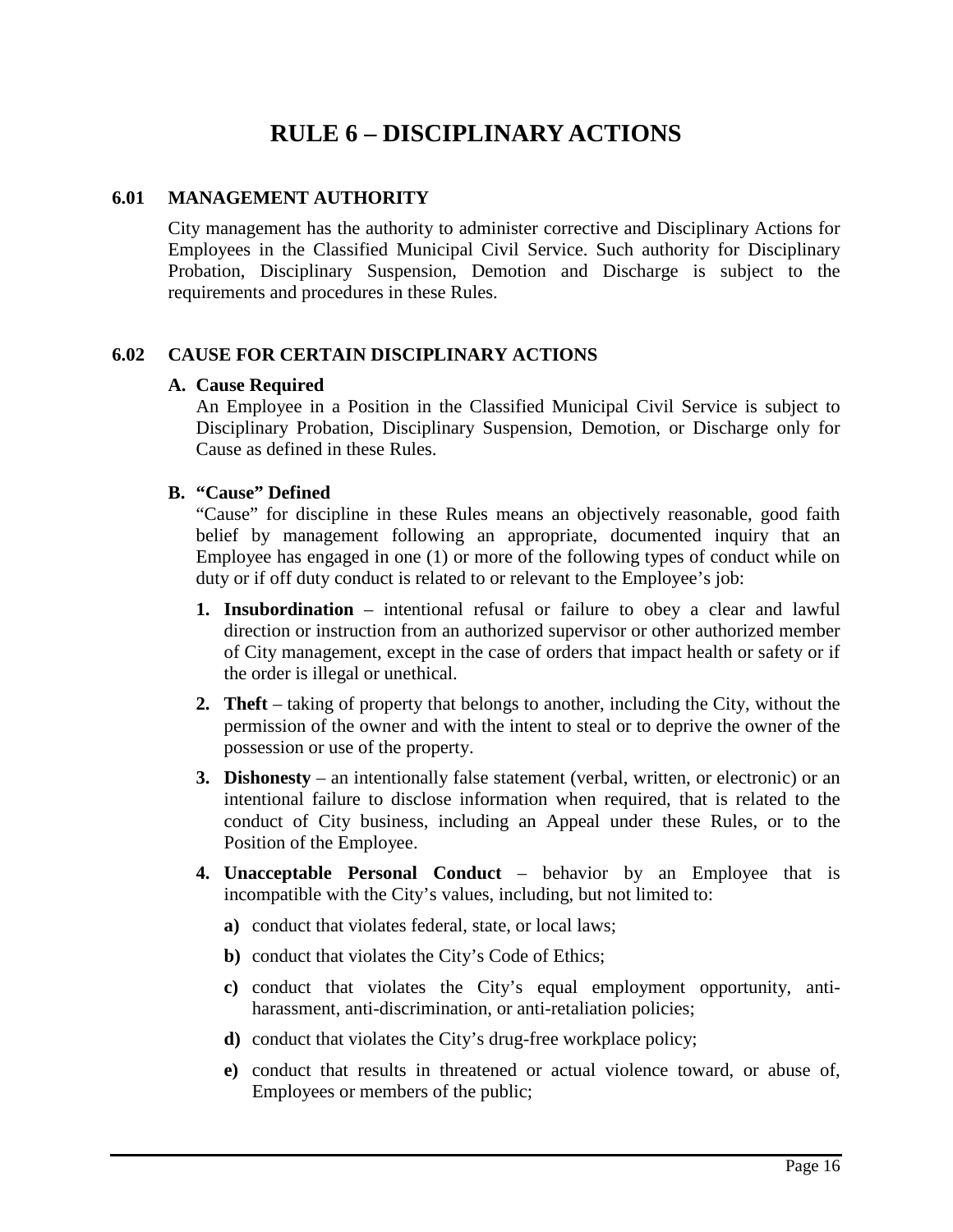- **f)** conduct that results in intentional damage to, destruction of, misuse or unauthorized use of, City property, records or resources;
- **g)** conduct that is unprofessional or unethical towards other City Employees or members of the public.
- **5. Unacceptable Job Performance** job performance that fails to meet job requirements as set out in the relevant Job Description, work or performance plan, or as directed by management.
- **6. Ineligibility** failure to maintain a license, certification, other qualification or job-related criteria, including failure to pass a criminal background investigation due to a relevant conviction, that results in the inability to perform an essential job function required for the Position held by the Employee.
- **7. Unacceptable Attendance** documented failure to meet the acceptable standards of the Position for attendance, tardiness, or absence notification.
- **8. Unsafe Behavior** intentional or repeated failure to follow established workplace safety rules, standards, and guidelines.
- **9. Refusal to Comply with Subpoena** intentional failure or refusal to comply with a Subpoena issued under the authority of the Commission and served on the Employee
- **10. Policy Violation** violation of City personnel policies, written work rules and procedures aligned to personnel policies, and administrative bulletins distributed to and acknowledged by the Employee.

# <span id="page-18-0"></span>**6.03 ADMINISTRATION OF EMPLOYEE DISCIPLINE**

#### **A. Purposes of Disciplinary Action**

Disciplinary Action shall be administered for the purposes of:

- **1.** providing corrective action that helps Employees understand expectations to modify behavior or performance for success in the organization;
- **2.** deterring the same or similar behavior or performance by the Employee in the future;
- **3.** reinforcing the City's commitment to Municipal Civil Service Rules, applicable personnel policies, procedures, Departmental rules, and administrative bulletins; or
- **4.** discharging an Employee from the City workforce, if management reasonably concludes the Employee's conduct was so egregious that continued employment would be incompatible with the City's values and expectations, or that lesser Disciplinary Action has been or would be ineffective.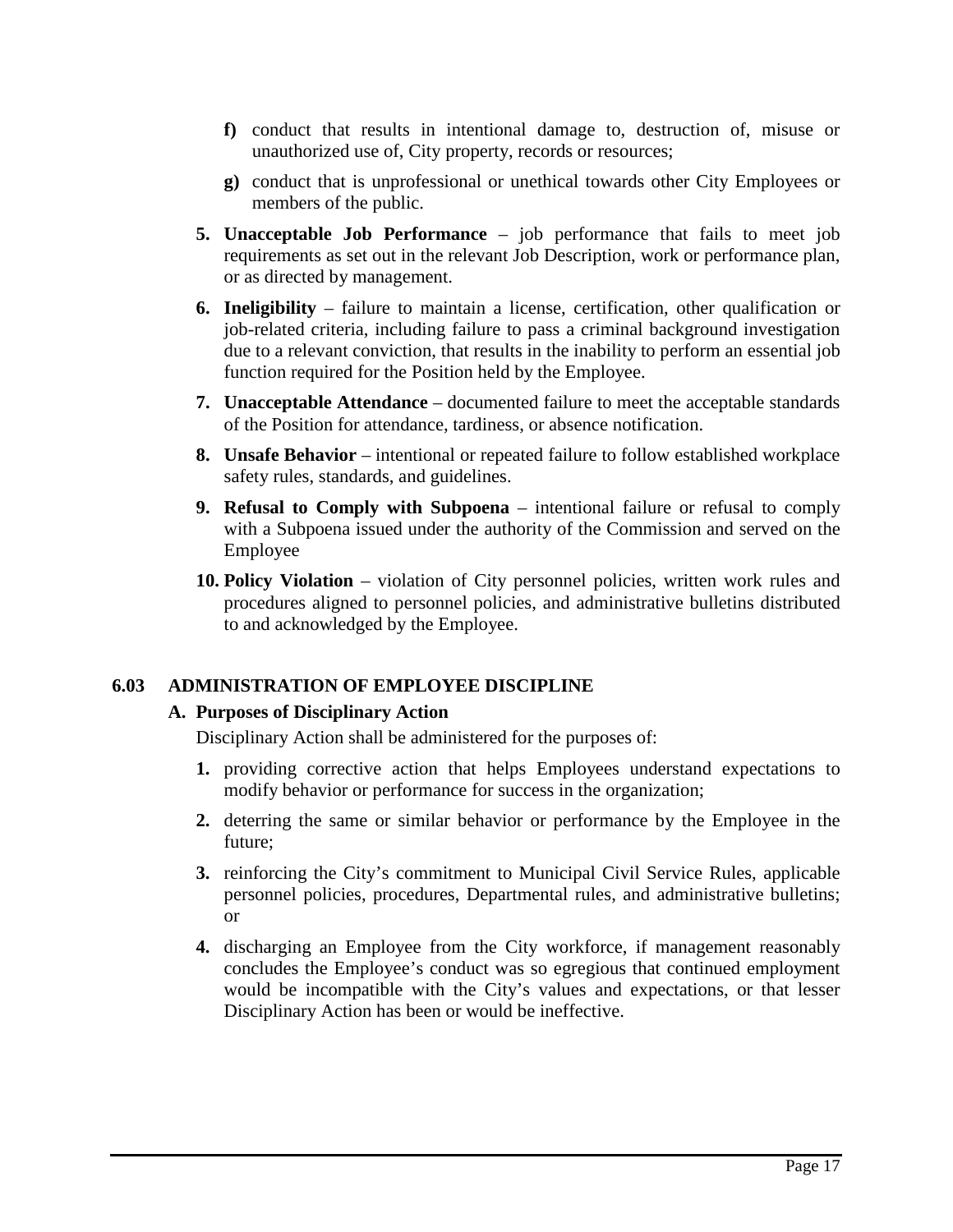# **B. Factors Considered in Administering Disciplinary Action**

Disciplinary Actions under these Rules shall be applied for the purposes stated in Part A, above, in a manner that takes into account the following factors:

- **1.** the nature and severity of the Employee's conduct;
- **2.** the Employee's prior work history and disciplinary record;
- **3.** the manner in which similar conduct has been addressed in the past by the City;
- **4.** any mitigating or aggravating circumstances surrounding the conduct at issue; and
- **5.** the impact of the action on the City's functions, operations, and ability to maintain the public's trust.

# **C. Review Prior to Disciplinary Action.**

No Disciplinary Action referred to in these Rules shall be effective unless, prior to such action, the Employee shall have received at least three (3) Business Days advance written notice of a pre-disciplinary meeting to permit the Employee to respond to the potential action. The written notice shall state at a minimum, the date of the meeting, the potential action, and the reasons for the potential action and that the Employee may elect to respond in person or in writing to the written notice. Predisciplinary written notice shall be provided and shall be delivered to the Employee (and a representative if designated by the Employee) in person, or mailed to the Employee's last known address shown in the City's personnel records via certified mail, or electronic mail when possible, along with a copy of any final investigation report (if applicable and not prohibited by law) related to the potential action. Providing such written notice and opportunity for an Employee to respond to the notice shall constitute compliance with the requirements of this paragraph.

# **D. Employee Representation**

# **1. When an Employee May Bring a Representative**

**a)** An Employee may bring a representative of his/her choice to the following types of meetings: a pre-disciplinary meeting, a meeting formally requested by management at which discipline will be issued, a performance improvement plan (PIP) issuance meeting, and an Investigatory Interview at which the Employee is a complainant, Respondent, or witness, excluding initial written witness statements (hereinafter referred to collectively as "meetings").

# **2. Requests for a Representative**

**a)** During an Investigatory Interview, if the investigator interviewing a witness reasonably believes that the witness may become a Respondent, the investigator must immediately inform the witness of such, and shall offer the witness an opportunity to request a representative. Additionally, a complainant or Respondent may make a request for representation during an Investigatory Interview.

If the representative is not available at that time to attend the Investigatory Interview, the Respondent may request that the interview be rescheduled. If so, the Department shall reschedule the Investigatory Interview to occur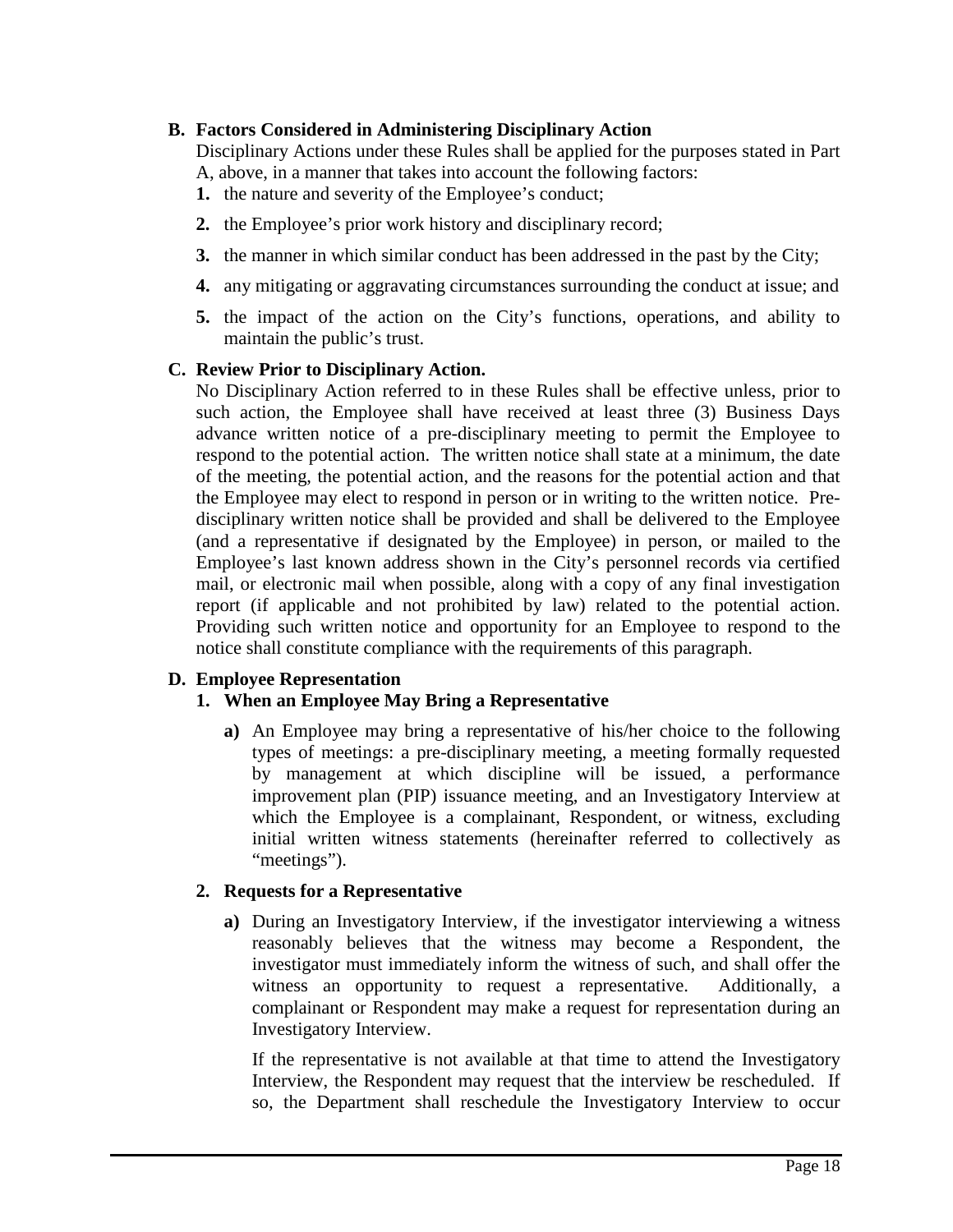within three (3) Business Days of the original Investigatory Interview date, unless both parties agree to a longer period of time.

- **b)** For all other meetings where a representative is permitted,
	- **i.** A minimum of 24-hour's notice of the meeting date and time shall be provided to the Employee, unless otherwise stated in these Rules.
	- ii. For a meeting scheduled in advance, if the Employee informs the Department at least 24-hours prior to the meeting that the Employee will bring a representative to the meeting, but the Employee's representative is not available to attend at the scheduled meeting time, the Department will reschedule the meeting as set forth below.
	- **iii.** The Department shall reschedule the meeting to occur within three (3) Business Days of the original meeting date, unless both parties agree to a longer period of time.
	- **iv.** A good-faith effort shall be made to schedule meetings that take into consideration the representative's schedule.
	- **v.** If the meeting is rescheduled and the Employee's designated representative is not available to attend, it is the responsibility of the Employee to find an alternate representative and the meeting shall proceed as rescheduled with or without a representative present.
- **c)** During an Investigatory Interview, if the investigator interviewing a witness fails to immediately inform a witness when the witness has become a Respondent and offer the witness an opportunity to request a representative; and to reschedule the interview as set forth above, this failure shall be considered by the Commission in making a determination on an Appeal of a resulting Disciplinary Action issued under these Rules.

# **3. Role of the Employee Representative**

- **a)** During a meeting, a representative may participate as follows, as long as the representative does not unreasonably interfere with the proceedings as determined by the representative of the City:
	- **i.** Be informed of the subject matter;
	- **ii.** Consult privately with the Employee;
	- **iii.** Speak;
	- **iv.** Request a break;
	- **v.** Ask for clarification regarding a question; and
	- **vi.** Provide relevant information to the interviewer at the close of questioning.
- **b)** In an Appeal or other Employee-generated complaint/grievance, the representative has all the rights as outlined in these Rules, along with the rights to: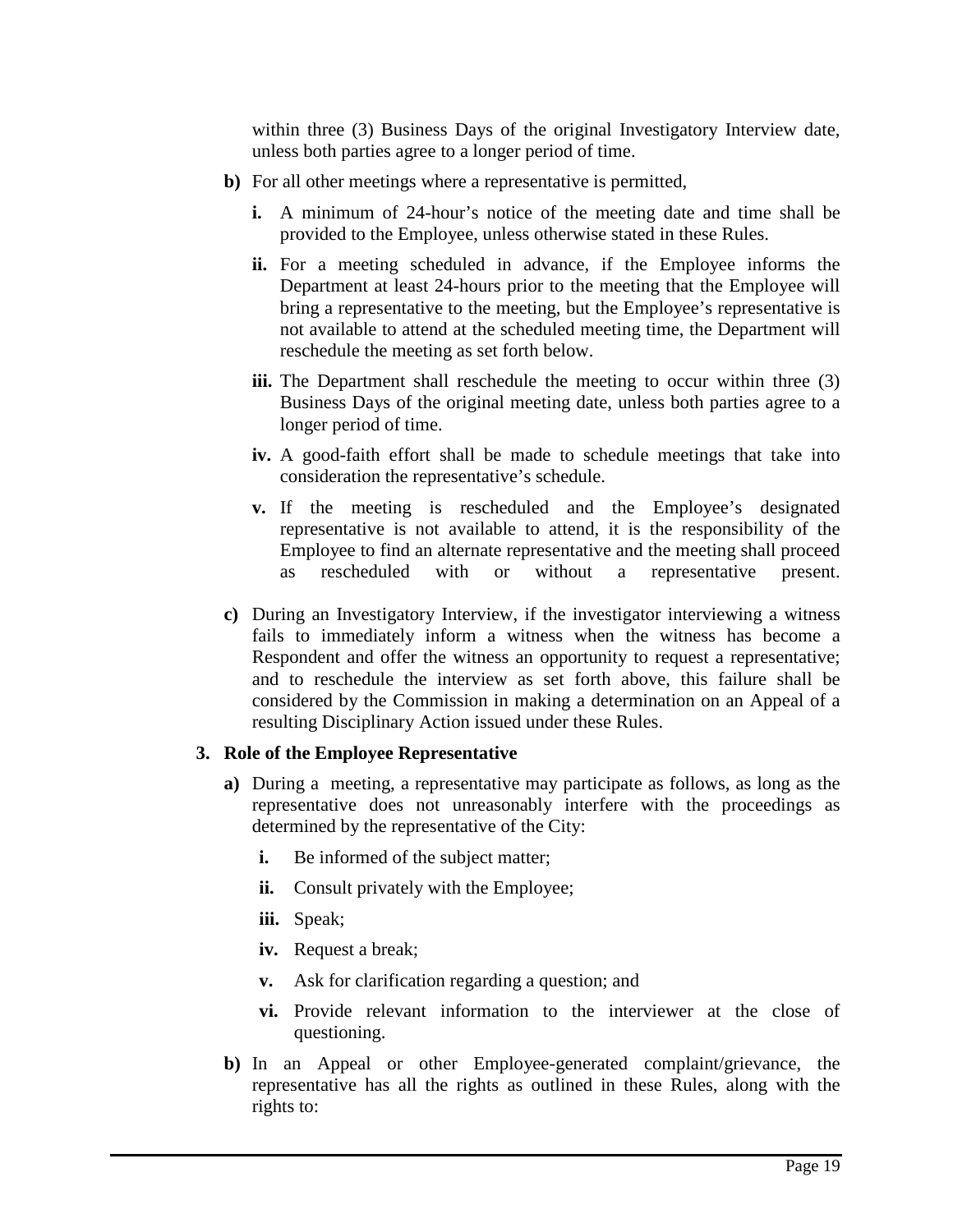- **i.** File an Appeal or complaint/grievance on behalf of the Employee and schedule any associated meetings;
- **ii.** Propose remedies to resolve the Appeal or complaint/grievance;
- **iii.** Speak on behalf of the Employee during the meeting, although the representative may not testify as though to provide personal knowledge of the Employee;
- **iv.** Ask questions during the meeting or hearing; and
- **v.** Correspond with the supervisor/HR staff on the status of the Appeal or complaint/grievance.

# **E. Written Notice of Disciplinary Action.**

No Disciplinary Action referred to in these Rules shall be effective until management has provided the Employee with a written notice of such Disciplinary Action. The written notice of Disciplinary Action shall state at a minimum, the method in which the Employee responded to the Pre-Disciplinary meeting notice (e.g., in person, in writing, or no response provided) and the final Disciplinary Action. Such notice shall be provided to the Employee as follows:

- **1.** by delivery of the notice to the Employee in person; or
- **2.** if the Employee is not present in the workplace, by sending the notice via certified mail, or electronic mail when possible, to the Employee's last known address as shown in the City's personnel records.

Management shall provide a copy of the notice to the MCS Director, who shall make the notice a part of the records of the Commission.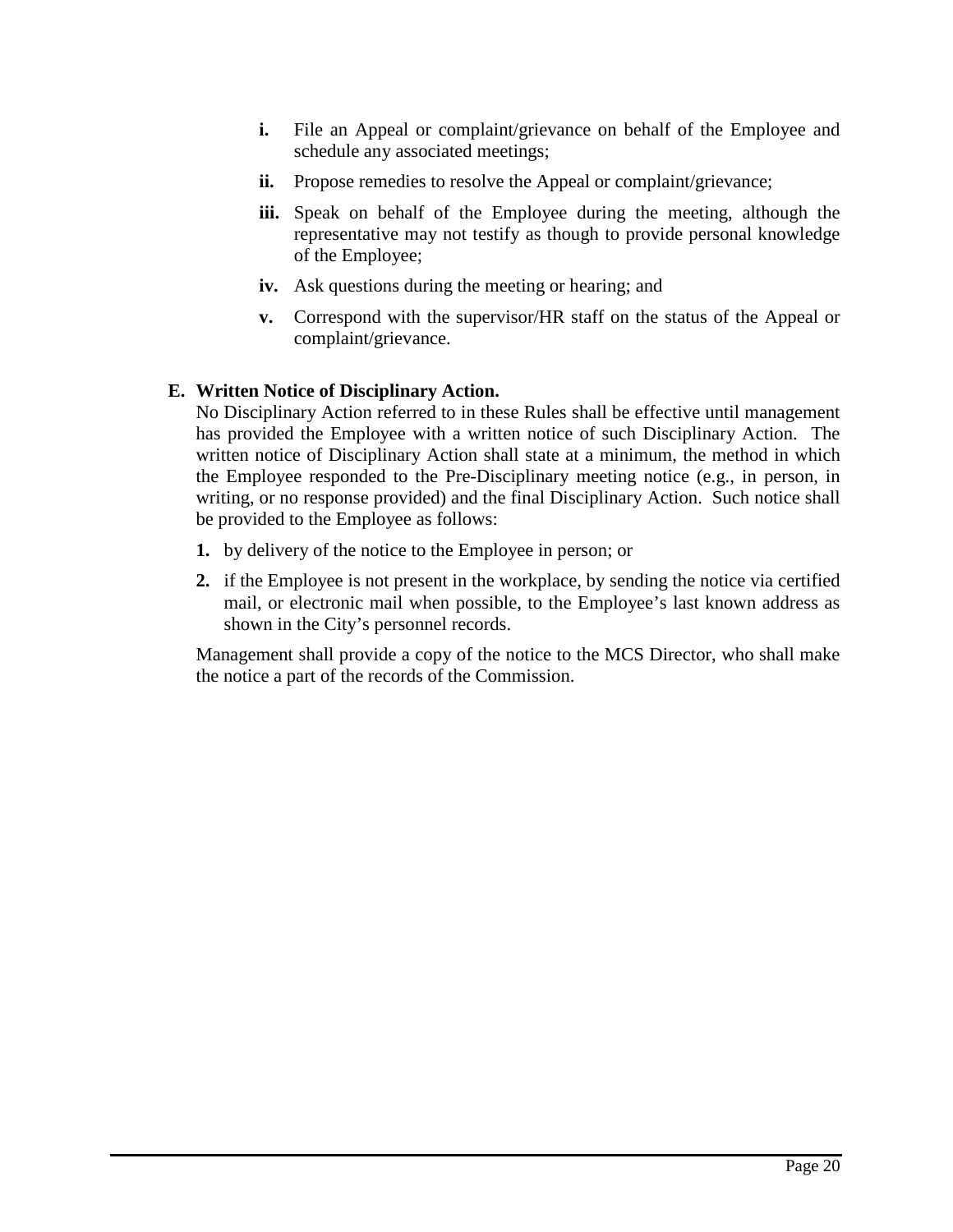# **RULE 7 – APPEALS TO THE COMMISSION**

# <span id="page-22-1"></span><span id="page-22-0"></span>**7.01 ACTIONS THAT MAY BE APPEALED**

The Commission shall hear and make final, binding decisions in accord with these Rules on Appeals by Employees resulting from the following actions:

**A.** a Disciplinary Probation, Disciplinary Suspension, Demotion and Discharge; or

**B.** a Denial of Promotion to a Candidate for a Competitive Position.

# <span id="page-22-2"></span>**7.02 GENERAL RULES FOR GRIEVANCES AND APPEALS**

# **A. Departmental Grievance Process**

Prior to initiating an Appeal regarding Disciplinary Probation, Disciplinary Suspension, Demotion, or Denial of Promotion, an Employee must exhaust the Departmental grievance process as outlined below:

- **1.** The Employee shall file a written grievance with the Employee's next-level manager or supervisor in the Employee's chain of supervision that did not issue the Disciplinary Action or deny the Promotion within twenty (20) Business Days of the action.
- **2.** The manager or supervisor shall respond to the Employee's written, filed grievance in writing within ten (10) Business Days of receipt of the grievance.
- **3.** If the Employee receives no response or is not satisfied with the response from the manager or supervisor, the Employee may appeal to the Department Head within five (5) Business Days.
- **4.** The Department Head shall respond to the Employee's written, filed grievance in writing within ten (10) Business Days of receipt of the grievance.
- **5.** If the Employee receives no response or is not satisfied with the response from the Department Head, the Employee may file a notice of Appeal with the MCS Director within fifteen (15) Business Days of receipt of the response from the Department Head or, in the case of no response, fifteen (15) Business Days from the deadline for the response.
- **6.** An Employee may designate any individual or entity as the Employee's representative, as described in 6.03.D, during a Departmental grievance process under these Rules.

# **B. Written Notice of Appeal to Commission**

The Commission shall have no authority to hear or decide an Appeal of an action under these Rules unless the aggrieved Employee shall have filed a notice of Appeal with the MCS Director within fifteen (15) Business Days following the date the Employee is provided a final Departmental grievance response or notice of Discharge, or, in the case of no response, fifteen (15) Business Days from the deadline for the response. Such notice shall be made using a form as specified by the MCS Director. A notice shall be deemed filed with the MCS Director on the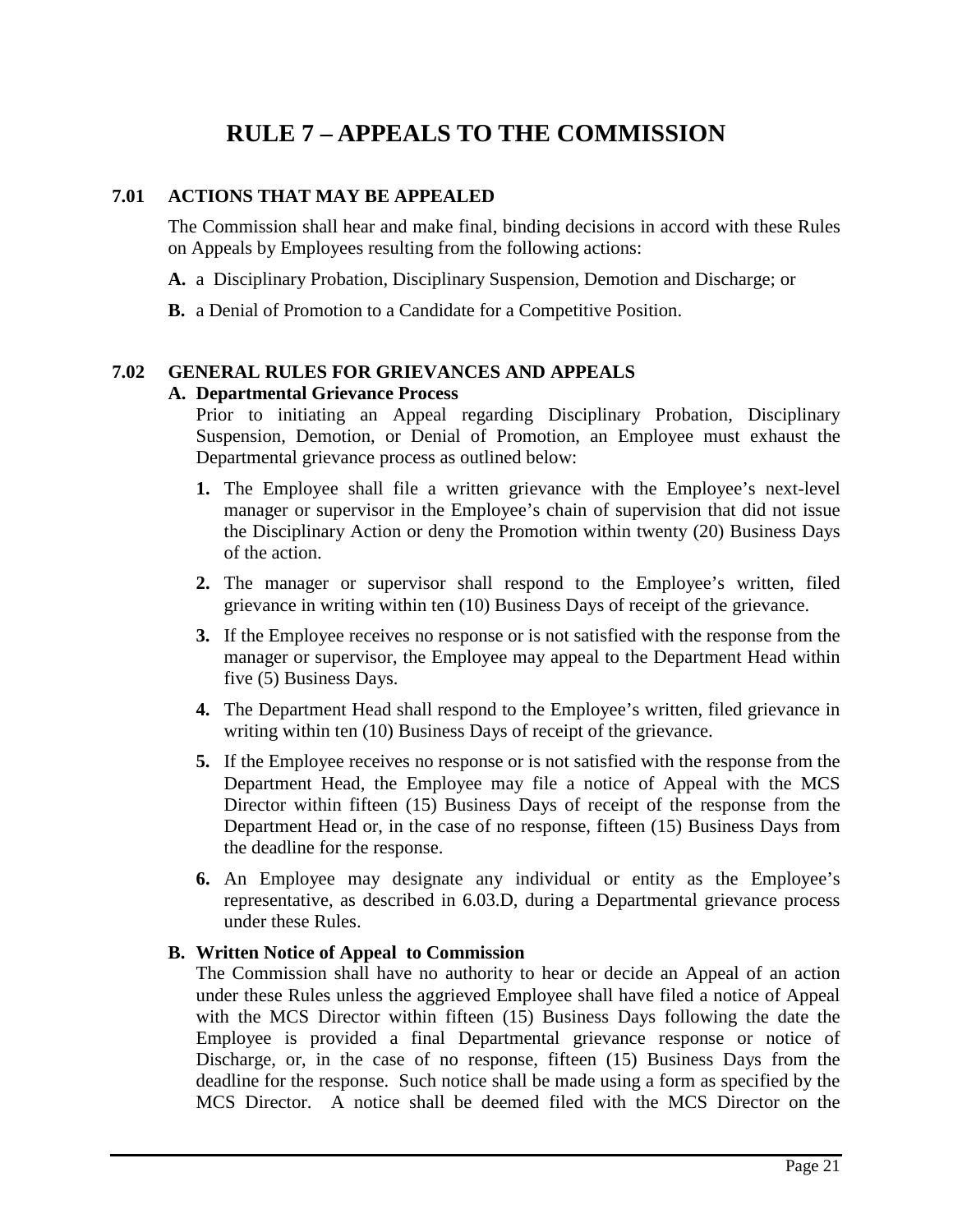Business Day that the office of the MCS Director receives a completed notice, signed by the Employee.

# **C. MCS Director's Procedures on Receipt of Notice of Appeal**

After receiving a notice of Appeal, within five (5) Business Days the MCS Director shall:

- **1.** provide notice to the Commission of the Appeal;
- **2.** make the notice a part of the records of the Commission; and
- **3.** provide a copy of such notice to the Department Head, or designee, of the Department named in the notice of Appeal and the Employee (the parties).

# **D. Written Notice of Hearing**

Within ten (10) Business Days from receipt of the notice of Appeal, the MCS Director shall provide the Employee and the Department Head, or designee, a written notice of hearing date conforming to the requirements of these Rules.

# **E. Rescheduling a Hearing**

Within five (5) Business Days of receiving the first notice of hearing, either party may elect to reschedule the hearing by providing written notice to the MCS Director. Otherwise, a hearing may be rescheduled by mutual agreement of the parties by providing the MCS Director with a written agreement to reschedule signed by both parties, with notice to the Commission. For any other request, the MCS Director shall contact the Commission Chair, and the Chair shall determine if a hearing shall be rescheduled. Upon approval of any rescheduling, the MCS Director shall issue a new notice of hearing as provided in these Rules.

# **F. Employee Representation During Appeals**

An Employee may designate any individual or entity as the Employee's representative in an Appeal under these Rules. Any such designation shall be in writing in a format approved by the MCS Director and signed by the Employee. If an Employee designates a representative under this Rule, the MCS Director shall provide the Employee and the Employee's representative with all notices and other information required to be provided to the Employee under these Rules.

#### **G. Prohibited Contact with Commissioners**

- **1.** The Employee, the Department, and their representatives shall direct all communications concerning an Appeal to the MCS Director, and shall not communicate directly or indirectly with a Commissioner concerning an Appeal at any time before the hearing on that Appeal, except in an open meeting of the Commission with a quorum of Commissioners present.
- **2.** Commissioners shall not communicate with an Employee, Department, or their representatives concerning a pending Appeal, or a matter the Commissioner believes may become an Appeal, prior to a hearing on the Appeal, except in an open meeting of the Commission with a quorum of Commissioners present.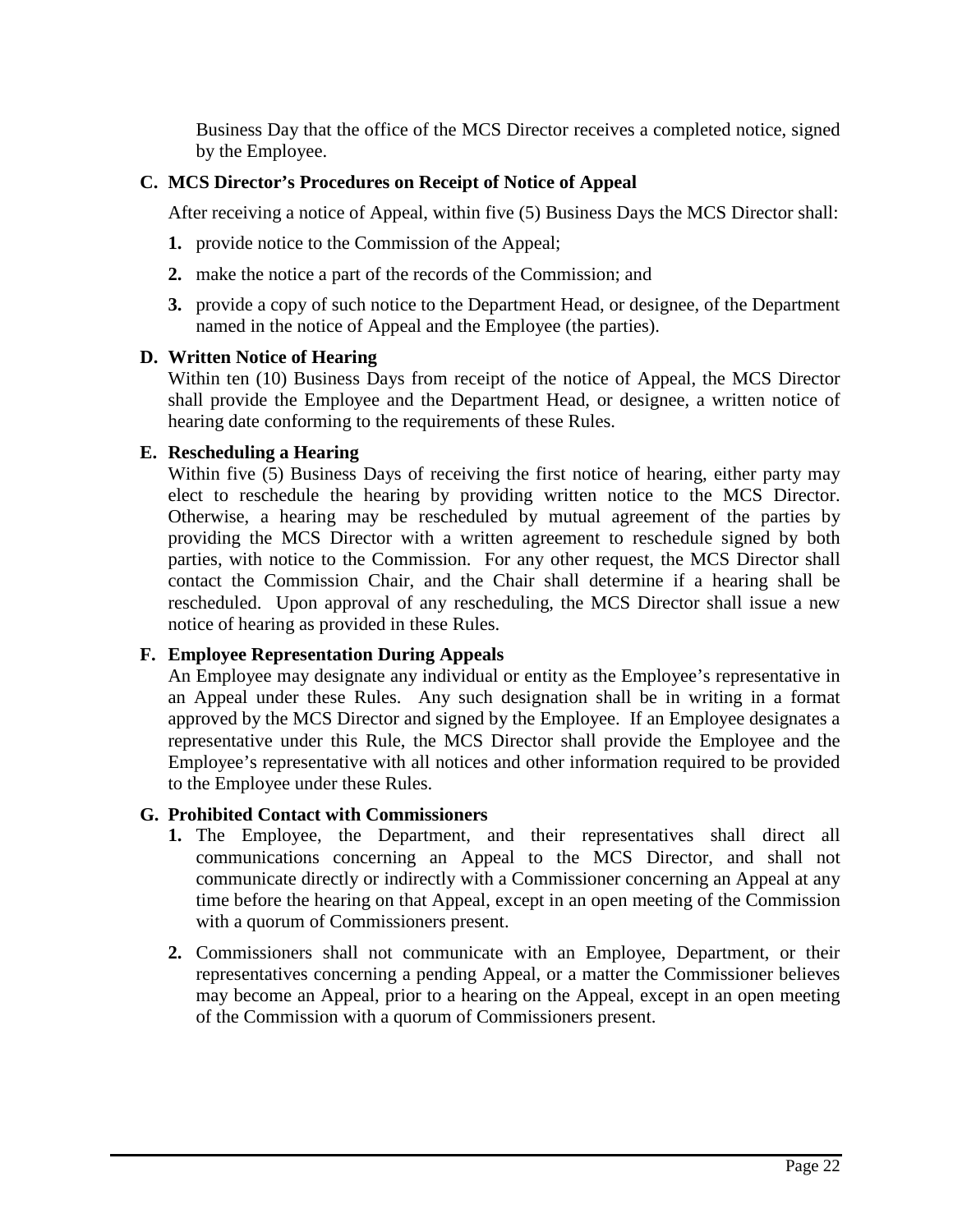# <span id="page-24-0"></span>**7.03 ALTERNATIVE DISPUTE RESOLUTION (ADR) PROCESS**

# **A. Availability of ADR Process**

The MCS Director shall provide information to Employees about the ADR Process and may encourage Employees to voluntarily elect to use that process.

#### **B. Employee's Election to Use ADR Process**

At the time of filing a notice of Appeal, an Employee may elect to participate in a voluntary ADR Process coordinated through the Ombuds Office.

# **C. Confidentiality of ADR Process**

The ADR Process is intended to be separate from the hearing process and shall not stop or extend the timelines of the Appeal process under these Rules. To achieve this purpose:

- **1.** All statements related to actual or proposed negotiations, concessions and agreements in an Appeal made as part of an ADR Process by the parties, their representatives, or others participating in an ADR Process are not admissible in a hearing under these Rules.
- **2.** A mediator, conciliator, or other neutral individual involved in facilitating an ADR Process is prohibited from testifying or providing other evidence concerning an ADR Process in a hearing under these Rules.

# <span id="page-24-1"></span>**7.04 SUBPOENAS**

#### **A. Authority to Issue Subpoenas**

The Commission shall have the full authority provided by Article IX Section 2 of the City Charter to issue Subpoenas in connection with Appeals under these Rules. The Commission makes a non-exclusive delegation of such authority to the MCS Director to issue Subpoenas on its behalf, subject to the terms and limitations of these Rules. Subpoenas for the production of witnesses or documents at an Appeal hearing shall be issued on a form as specified by the MCS Director. The MCS Director shall retain a copy of each Subpoena issued and make such copy a part of the records of the Commission.

#### **B. Requests for Subpoenas**

An Employee or a Department Head may request Subpoenas for appearance of witnesses and production of documents at an Appeal hearing. Subpoenas may be requested any time between the receipt of a notice of hearing as provided in these Rules and 5:00 p.m. fifteen (15) Business Days prior to the hearing. A request for Subpoenas shall be made on a form as specified by the MCS Director. The MCS Director shall mark all such requests received to indicate the date the request was received, and shall make all such requests a part of the records of the Commission. Once Subpoena requests have been submitted to the MCS Director, a party may pick up a copy of the other party's Subpoena list.

#### **C. Issuance of Subpoenas**

The MCS Director has authority under these Rules to issue Subpoenas upon receipt of a timely and complete request for Subpoenas. The MCS Director shall sign any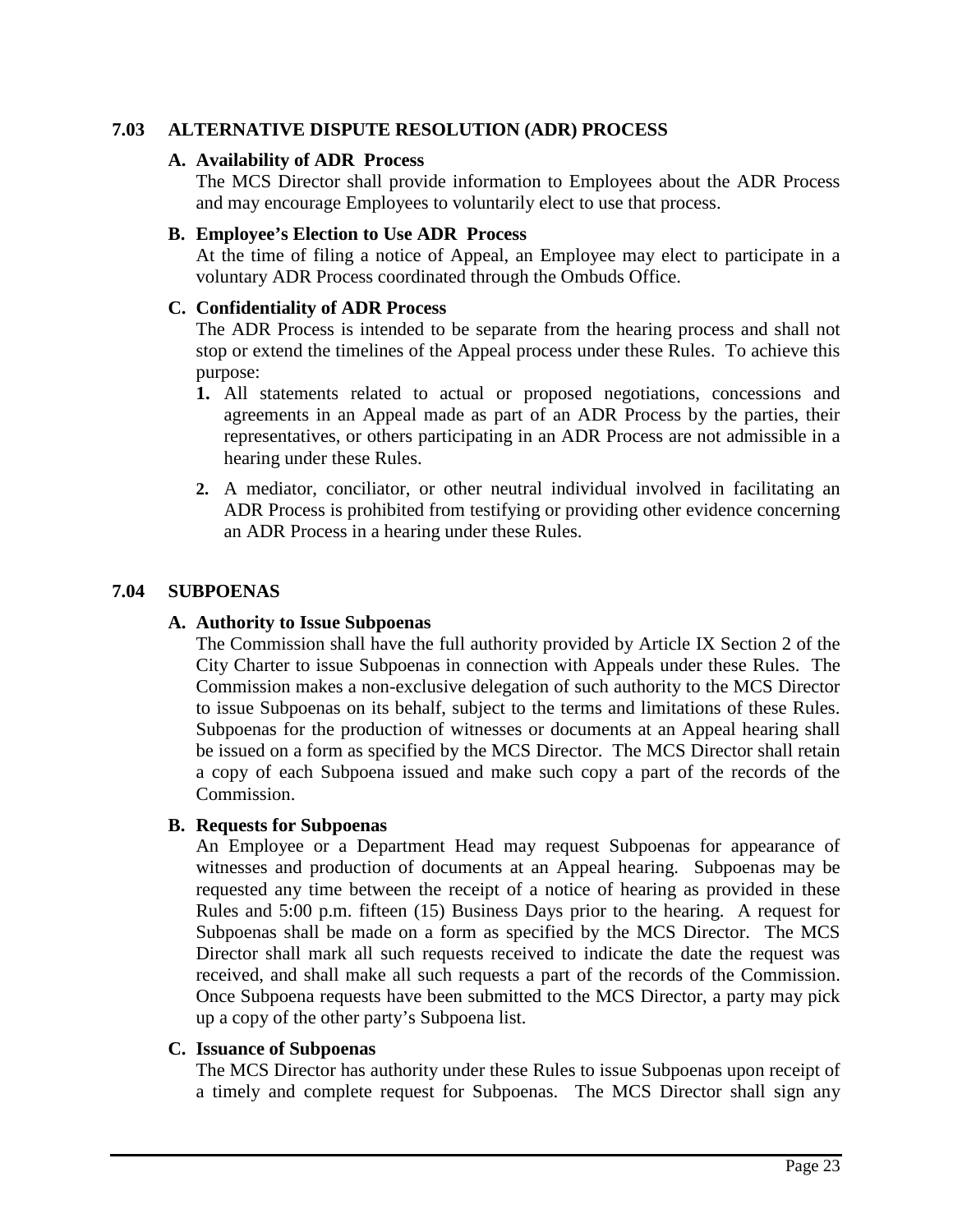Subpoena issued. The MCS Director shall attempt to issue a Subpoena after receipt of a request for Subpoena.

# **D. Service of Subpoenas**

The MCS Director may serve the Subpoena by personal delivery to the individual named in it, via certified mail or electronic mail when possible, addressed to the individual named in the Subpoena, or by any other reasonable manner designated by the MCS Director. A Subpoena addressed to a City Employee may be served by personal delivery to the Employee's workplace.

# **E. Invalid Subpoena Requests**

The MCS Director or the Commission may not issue a Subpoena based on a request for Subpoena:

- **1.** that was received fewer than fifteen (15) Business Days prior to the scheduled hearing to which the Subpoena relates, unless the Commission Chair determines good cause was shown by the party for the delay;
- **2.** that does not contain complete or accurate information after an attempt by the MCS Director to obtain the complete or accurate information from the requestor;
- **3.** that is directed to a Member of the City Council, City Manager, the Deputy or Assistant City Manager(s), or the MCS Director, unless in direct association with the event;
- **4.** that does not comply with these Rules; or
- **5.** that seeks production of documents or other items that are not within the custody or control of the City, or which are made confidential under applicable law.

# **F. Compliance with Subpoenas**

- **1.** Proper service of a Subpoena on an individual shall constitute a compulsory direction to that individual under the authority of the Commission to appear and, if applicable, produce documents, at the time and place designated in the Subpoena for the purposes stated in the Subpoena.
- **2.** An individual receiving a Subpoena who claims to be unable to comply with any such Subpoena based on compelling personal circumstances or an unreasonable burden placed on the individual by any such Subpoena must provide a written statement in the space provided on the Subpoena setting out the factual basis for non-compliance. The Subpoena including the written statement must be filed with the MCS Director five (5) Business Days after receipt of the Subpoena for consideration by the Commission at the time of the Hearing. A copy of the Subpoena including the written statement shall be provided to the Chair in advance of the Hearing for consideration for alternative testimony.
- **3.** The MCS Director may make any order or provision under these Rules to address issues of non-compliance with a Subpoena issued and served under this Rule.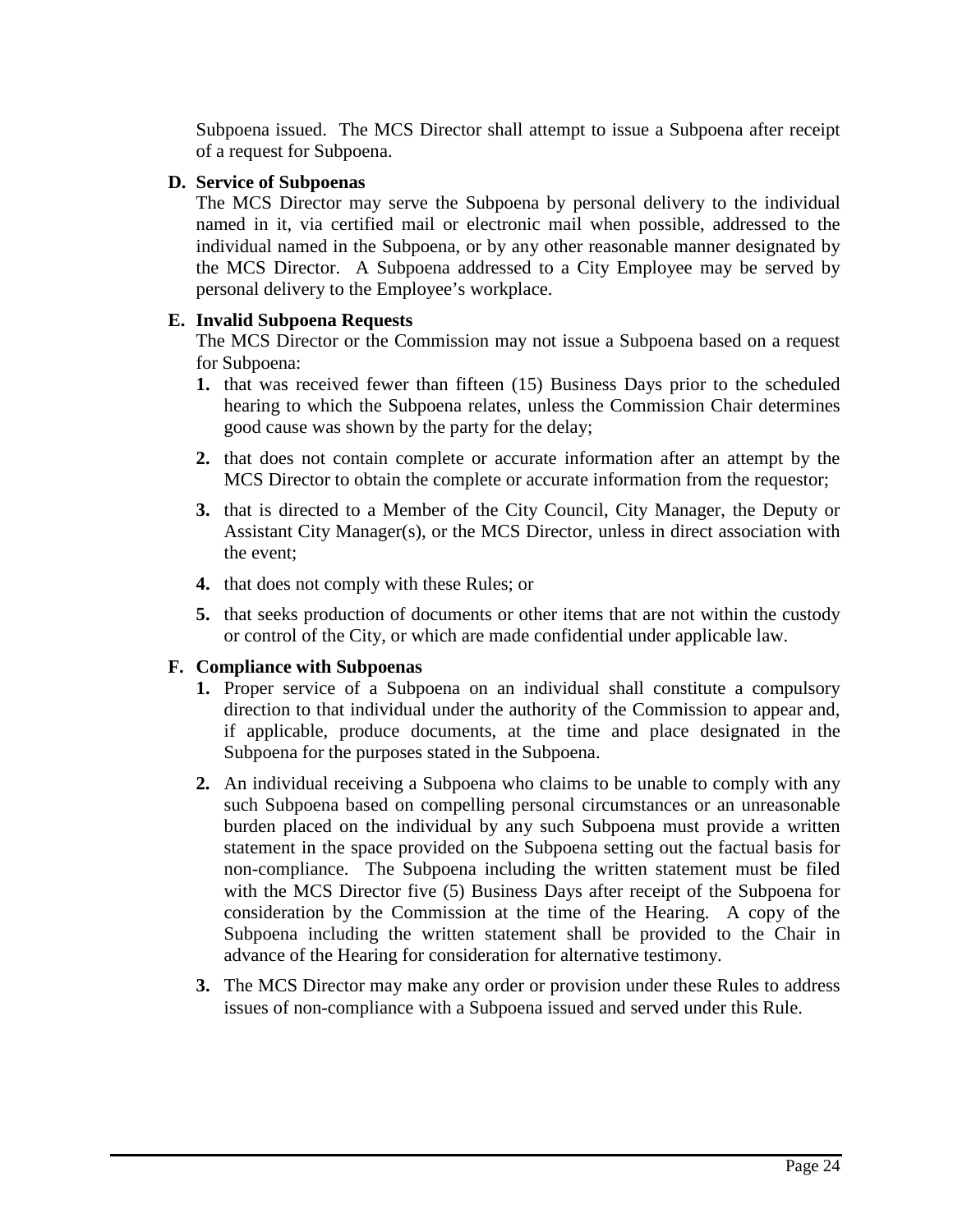# <span id="page-26-0"></span>**7.05 SUBMISSION OF HEARING INFORMATION**

# **A. Required Pre-Hearing Submission**

No later than 5:00 p.m. ten (10) Business Days prior to an Appeal hearing, each party shall file with the MCS Director a written submission under this Rule. Seven (7) copies of the submission must be submitted on two sided, sequentially numbered pages.

# **1. Employee's Submission**

The Employee's submission shall include information listing the reasons for Appeal, names of witnesses the Employee has Subpoenaed or intends to call at the hearing, copies of written statements the Employee intends to offer under these Rules, and copies of any documents the Employee intends to provide as evidence at the hearing. The submission shall be made using a form as specified by the MCS Director.

# **2. Department's Submission**

The Department's submission shall include information about the issues for Appeal, names of witnesses the Department has Subpoenaed or intends to call at the hearing, copies of witness statements the Department intends to offer under these Rules, and copies of any documents the Department intends to provide as evidence at the hearing. The Department's submission shall include, at a minimum, all performance appraisals and disciplinary actions concerning the Employee for the three (3) Years immediately preceding the Disciplinary Action or Denial of Promotion under Appeal. The submission shall be made using a form as specified by the MCS Director.

#### **B. Access to Hearing Information Submissions**

Once hearing information has been submitted to the MCS Director, the MCS Director will notify the parties that the submissions are available to be picked up. At the hearing, the MCS Director shall provide the Commission with any Hearing Information submissions received from either party.

#### **C. Rebuttal Submissions**

A Rebuttal Submission may be submitted in writing to the MCS Director no later than 5:00 p.m., five (5) Business Days prior to the hearing. Seven (7) copies of the response must be submitted on two-sided, sequentially-numbered pages. A Rebuttal Submission shall be available to the other party as soon as it has been submitted. If either party does not provide an initial submission, that party is not permitted to submit a Rebuttal Submission unless that Submission is to provide Subpoenaed documents received after the initial submission deadline.

#### **D. Objection to Witnesses and Documents**

A party may object at a hearing to the presentation of any witness or document by the other party that was not submitted to the MCS Director in compliance with this Rule. Upon such objection, the Commission may permit the presentation of the witness or document by a majority vote of the Commissioners present for good cause shown.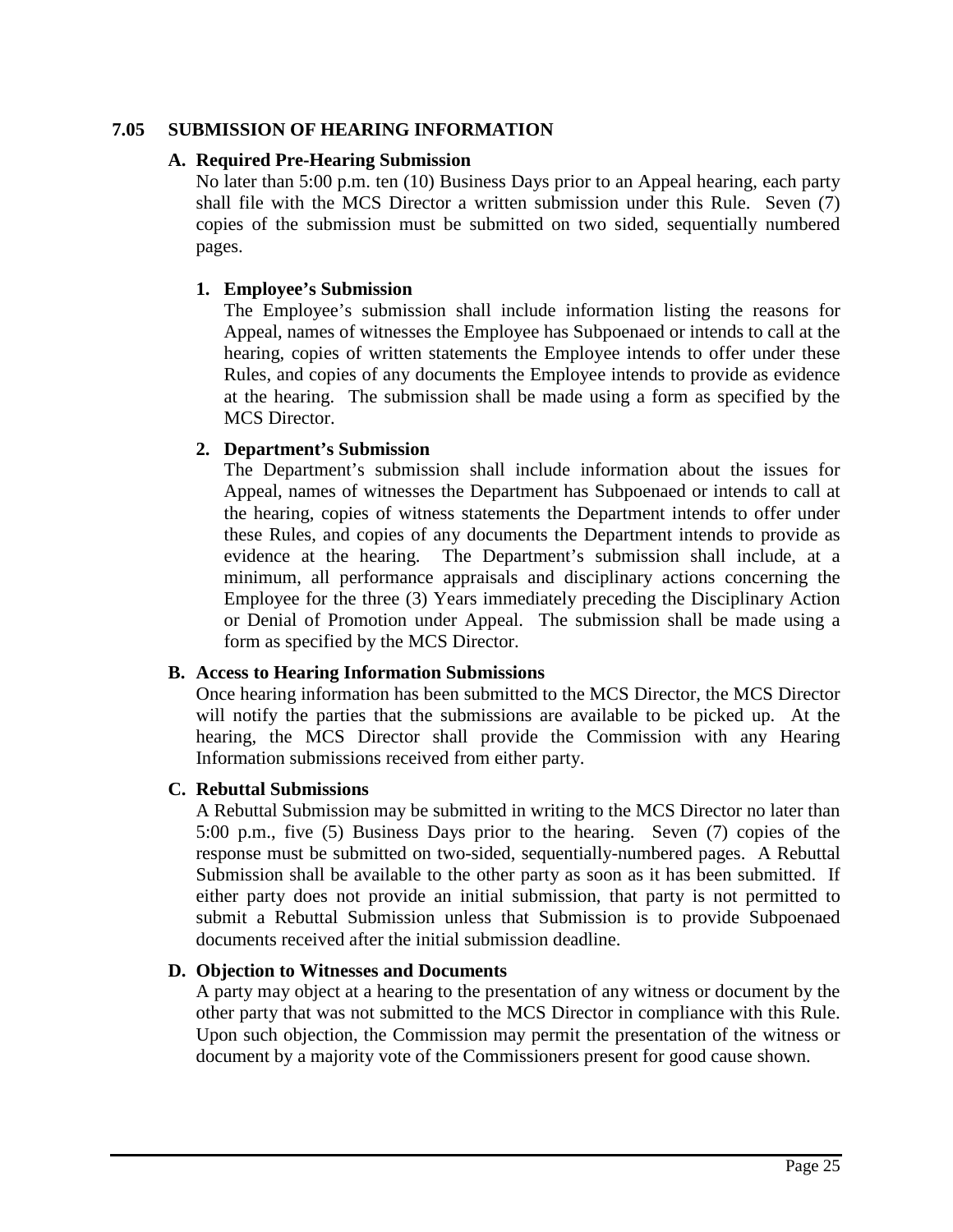# <span id="page-27-0"></span>**7.06 HEARINGS – GENERAL RULES**

#### **A. Number of Commissioners**

Appeal hearings shall be conducted by at least three (3) Commissioners. A vote by three (3) Commissioners in agreement is needed to take action on an Appeal, unless otherwise specified in these Rules.

#### **B. Manner of Conducting Hearings**

Appeal hearings shall be conducted by the Commission with the overall goal of discerning the truth in any factual dispute and applying these Rules in a fair and consistent manner. The conduct of Appeal hearings shall be respectful and professional, but not unnecessarily formal in tone or process. The Commission shall ensure that the parties in a hearing have a clear understanding of the process and a fair opportunity to present their witnesses and evidence to the Commission.

# **C. Open Proceedings**

Hearings shall be conducted under the following procedures:

#### **1. Presenting Evidence**

Presentation of testimony and other evidence in a hearing shall be conducted in open session unless the Commission elects, by a majority vote, to conduct all or part of the presentation of witnesses or evidence in closed session. If the Commission elects, by a majority vote of the Commissioners present, to conduct all or part of a hearing in closed session, the appealing Employee may request that the hearing continue in open session, and the Employee's request shall be honored, unless prohibited by law. The Commission shall consider a request by the appealing Employee to conduct the hearing in closed session.

#### **2. Deliberations**

After the close of all evidence, the Commission shall conduct deliberations on an Appeal in closed session, unless the Employee requests that deliberations be conducted in open session, the Employee's request shall be honored.

#### **3. Vote and Decision**

Commissioners shall decide the outcome of any Appeal with a vote in open session, and shall not vote on or decide the outcome of an Appeal in closed session.

#### **D. Consideration of Evidence**

The Commissioners shall consider only the testimony of the witnesses and other evidence offered by the parties at the hearing and shall rule on any objections made by either party. The rules of evidence used in court proceedings shall not apply, but the Commission may elect, by a majority vote of Commissioners present, to exclude evidence that has no value in determining the truth of an issue in dispute or where the prejudicial effect of the evidence outweighs its value in determining the truth of an issue in dispute.

#### **E. Use of Sworn Statements or Electronic Testimony**

**1.** When an individual who has been Subpoenaed is unable or unwilling to attend a hearing, or on approval by a majority vote of the Commissioners present in any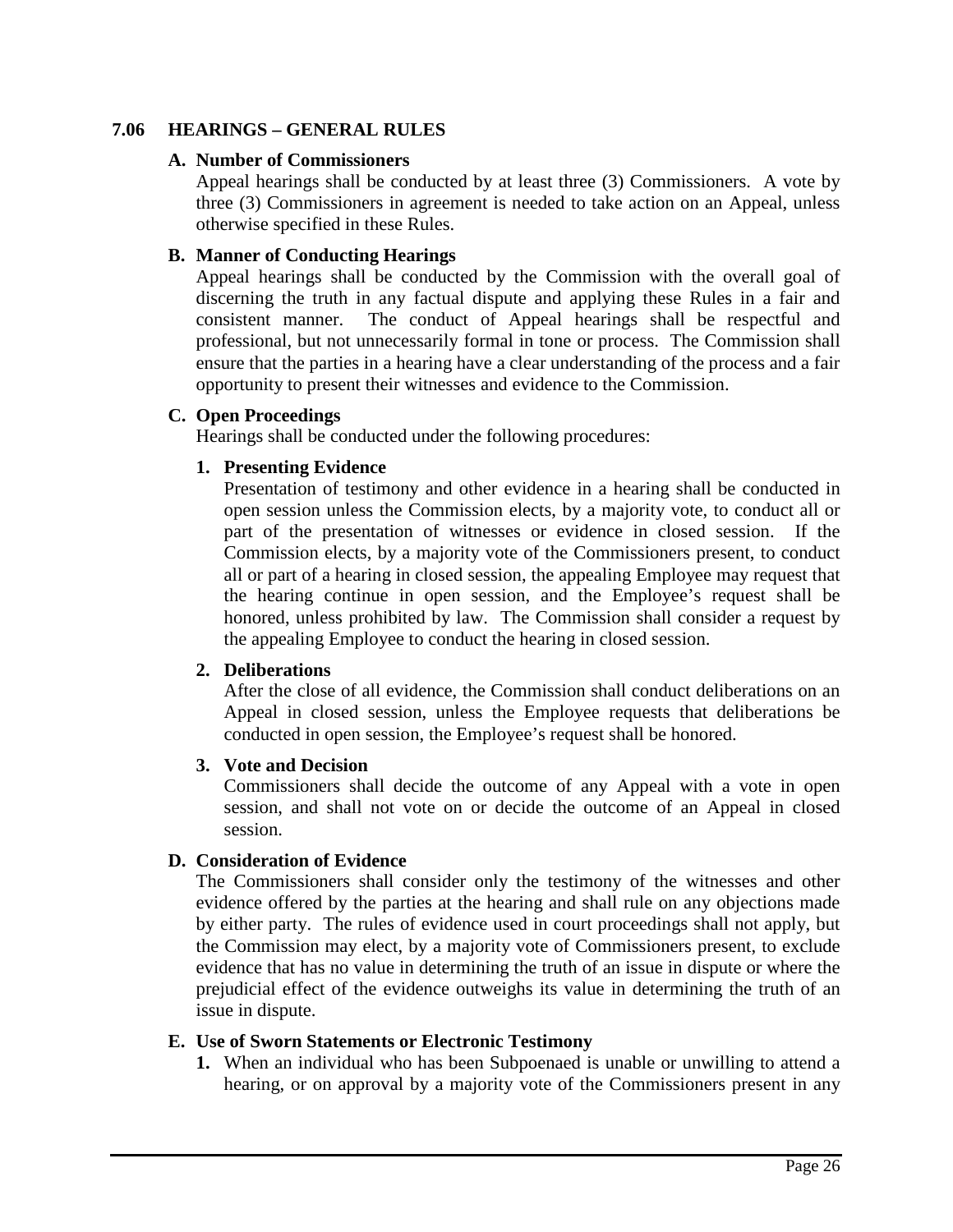other circumstance, a party may offer testimony from the individual by sworn statement or electronic testimony.

**2.** Sworn statements shall be signed and dated by the individual making the statement and shall include an attestation at the end of the statement above the signature of the individual making the statement in substantially the following form:

> "I swear and affirm under penalty of perjury that all of the statements made above are true and correct."

- **3.** Sworn statements shall be included in the Hearing Information submitted by a party under these Rules.
- **4.** All or part of a sworn statement shall be excluded from consideration if the Commission determines by a majority vote of those present that it fails to comply with this Rule, or that it is not reliable or credible.
- **5.** Electronic testimony can be provided by telephone, audio/visual, or other electronic means at or before the hearing.

# **F. Recordings of Hearings**

The MCS Director shall create a video or audio recording of all hearings, and shall retain such recording as the official record of the hearing, in accordance with applicable records retention schedules. No other video or audio recording of any part of a closed hearing shall be permitted by any individual unless approved in advance by majority vote of the Commission.

#### **G. Time Limits for Presenting Evidence**

Unless otherwise permitted by the Commission, each party shall have one hundred twenty (120) minutes to present that party's witnesses and evidence in a hearing, and to question the witnesses presented by the other party. This time period does not include any time permitted by the Commission for opening or closing statements and does not include any time expended through questioning by the Commission of either party's witnesses or additional direct or cross-examination of witnesses by the parties based on questioning by the Commission.

# **H. Order of Conducting Hearings**

Proceedings in a hearing shall be conducted in the following order unless otherwise determined by the Commission:

- **1.** The hearing shall be called to order by the chair or presiding officer.
- **2.** The Commission may address any administrative issues it determines appropriate, such as clarification of issues, sequestering of witnesses, agreements between the parties, scheduling, or other matters.
- **3.** The Commission shall permit the parties to make an opening statement concerning the Appeal. The party with the burden of proof shall go first.
- **4.** The party with the burden of proof shall present its witnesses and other evidence first, and then the other party shall present its witnesses and other evidence.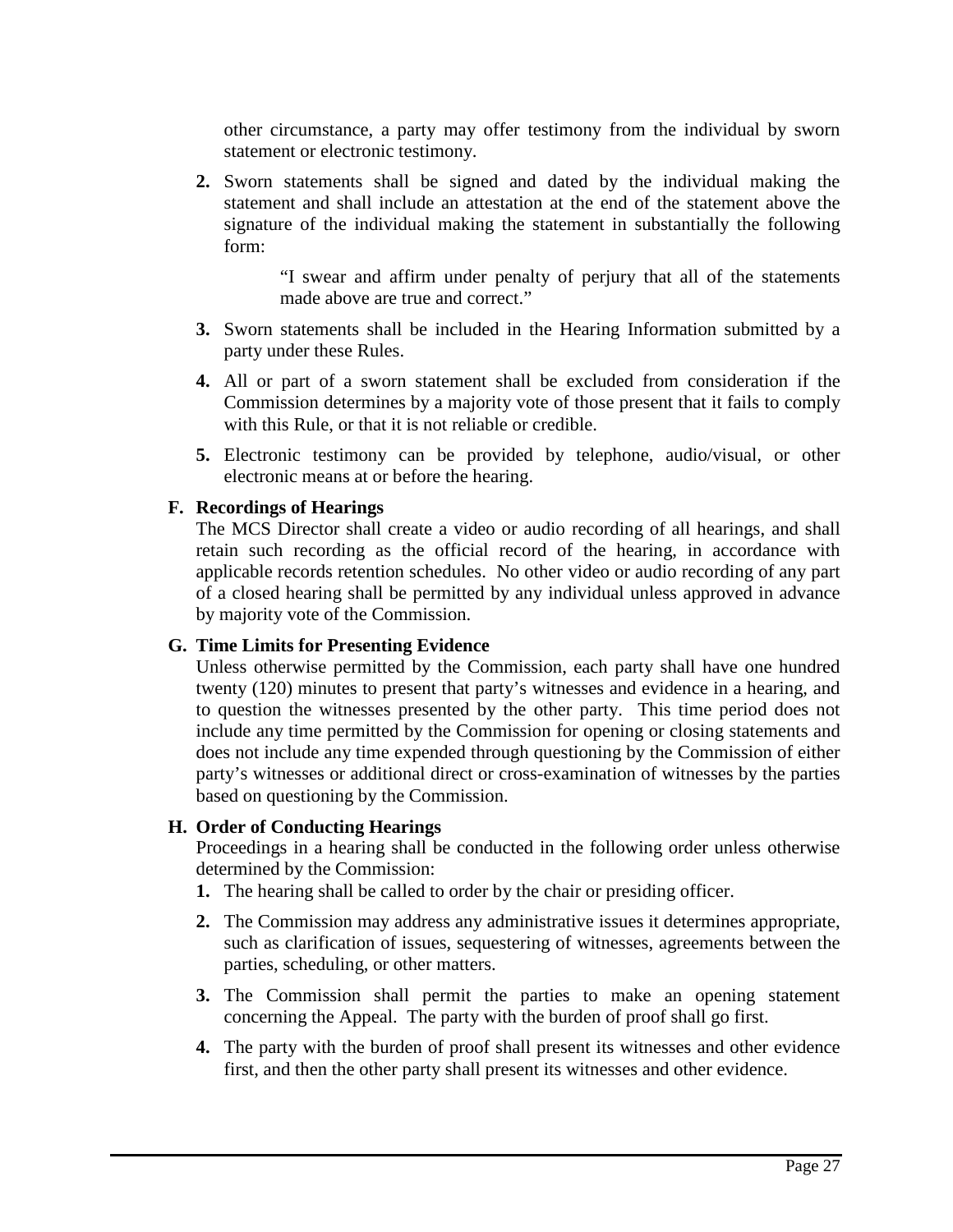- **5.** The parties may present any further rebuttal evidence permitted by the Commission.
- **6.** The Commission shall permit the parties to make a closing statement. The order of the party's closing statement will be the same as the order of the opening statement.
- **7.** The chair or presiding officer shall announce the close of the hearing, after which no further evidence or argument may be offered or considered.
- **8.** The Commission shall deliberate as a group as provided in these Rules, and consider and evaluate the testimony and other evidence offered by the parties.
- **9.** The Commission may adjourn its deliberations at any time as determined by a majority vote in open session of the Commission to the following regular Business Day. If a meeting continued to the following regular Business Day is again continued to another Day, the Commission must give notice of the meeting's continuance to the other Day.
- **10.** The Commission shall decide the issues in the Appeal in open session and announce its decision in open session. The decision of the Commission shall be recorded using a notice of decision form as specified by the MCS Director. All Commissioners participating in the Appeal shall sign the notice.
- **11.** The MCS Director shall make the notice a part of the records of the Commission, and provide a copy to the parties within two (2) Business Days of the Commission's decision.

# **I. Other Hearing Rules**

- **1.** All testimony during a hearing shall be sworn. The chair or other presiding officer shall administer an oath to all individuals prior to the offer of any testimony by such individual.
- **2.** Members of the Commission may question witnesses at the conclusion of the witnesses' testimony and any cross or re-direct examination by the parties, and may recall witnesses for further examination.
- **3.** Parties may redirect and cross-examine witnesses after questioning by the Commission to address any questions raised by the Commissioners' questions.
- **4.** In order to vote and sign the notice of decision, a Commissioner must be present for the entire hearing of the Appeal.

# <span id="page-29-0"></span>**7.07 FINAL RULING**

The grant or denial of any Appeal under these Rules is a final, binding determination on whether Cause under Rule 6.02 existed for the conduct at issue, but shall not affect the rights or duties of any Employee under a state or federal law outside these Rules.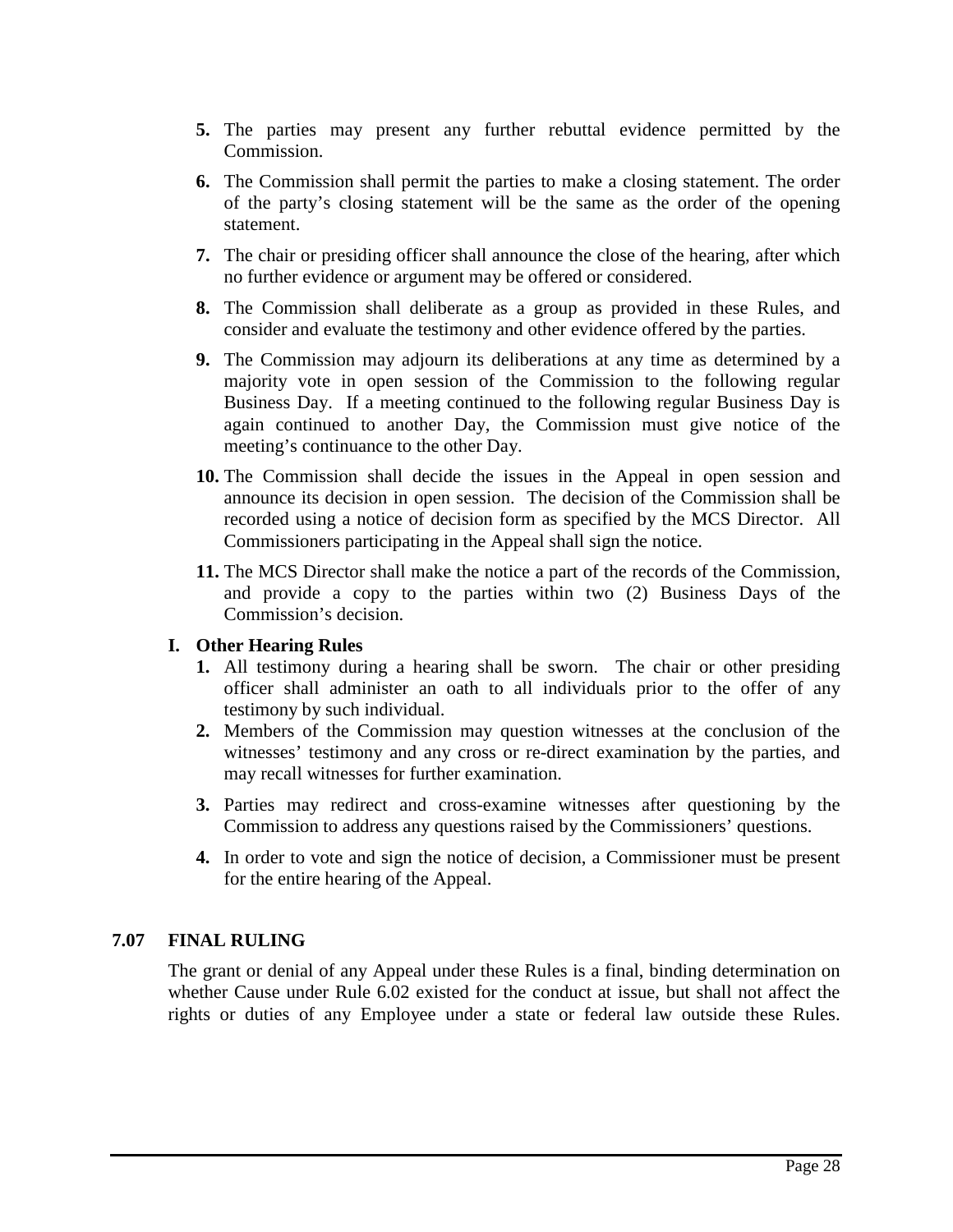# <span id="page-30-0"></span>**7.08 SPECIAL RULES FOR DISCIPLINARY APPEALS**

In addition to the provisions of Rules  $7.01 - 7.07$  of these Rules, the following shall apply to an Appeal hearing involving a Disciplinary Action under these Rules:

- **A.** Appeal hearings for Discharges under this Rule shall be expedited, when possible.
- **B.** The issue for decision in an Appeal involving a Disciplinary Action shall be: Was there Cause for the Disciplinary Action and, if not, what is the remedy.
- **C.** The Department shall have the burden of proof and will present its evidence first in the hearing.
- **D.** If at least three (3) Commissioners determine, based on the greater weight of the credible evidence, that there was Cause for the Disciplinary Action, then the action of the Commission shall be to deny the Appeal. In that case the Disciplinary Action shall stand.
- **E.** If at least three (3) Commissioners determine, based on the greater weight of the credible evidence, that there was not Cause for the Disciplinary Action, then the action of the Commission shall be to grant the Appeal. In that case, the Disciplinary Action shall be rescinded, and the Commission may order the following actions:
	- **1.** the issuance of a lesser level of Disciplinary Action, if appropriate under the facts established; or
	- **2.** restoration of the Employee's Position (if applicable), and all or part of any pay or other benefits lost by the Employee as a result of the Disciplinary Action; or
	- **3.** both.
- **F.** Unless at least three (3) Commissioners agree, the decision on the Appeal shall be determined by the majority vote of the Commissioners present.
- **G.** In the event of a tie vote, the party with the burden of proof is deemed to have not met its burden and the Commission may order the actions as provided in Part E above.

# <span id="page-30-1"></span>**7.09 SPECIAL RULES FOR DENIAL OF PROMOTION APPEALS**

In addition to the provisions of Rules  $7.01 - 7.07$  of these Rules, the following shall apply to an Appeal hearing involving a Denial of Promotion under these Rules:

- **A.** Appeal hearings under this Rule shall be expedited, when possible, to allow a hearing prior to the expiration of the Initial or Promotional Probationary Period for the Promotion at issue.
- **B.** The issue for decision in an Appeal involving a Denial of Promotion shall be: Did the Department have a reasonable, good faith belief that the Employee should not have received the Promotion.
- **C.** The Employee shall have the burden of proof and will present his/her evidence first at the hearing.
- **D.** If at least three (3) Commissioners determine, by the greater weight of the credible evidence, that the Department had a reasonable, good-faith belief that the Employee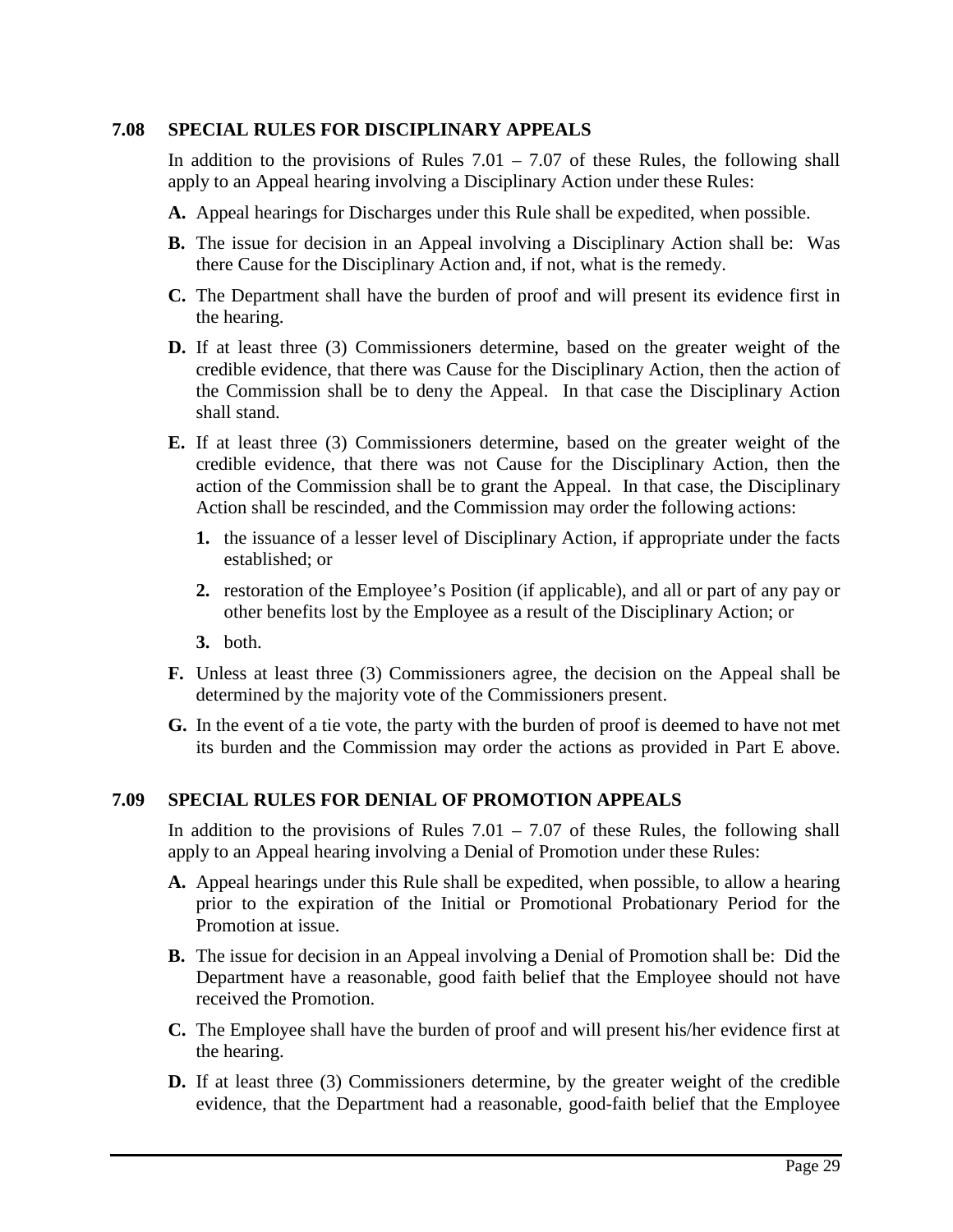should not have received the Promotion, then the action of the Commission shall be to deny the Appeal.

- **E.** If at least three (3) Commissioners determine, by the greater weight of the credible evidence, that the Department did not have a reasonable, good-faith belief that the Employee should not have received the Promotion, then the action of the Commission shall be to grant the Appeal. In that event:
	- **1.** The Employee shall be placed in the Position at issue and may be awarded any lost pay or benefits; and
	- **2.** The individual who initially received the Promotion shall be placed by Direct Appointment under these Rules in any open Position laterally or at his/her prior Salary Grade and pay rate for which the Employee is qualified, with no right of Appeal under these Rules.
- **F.** Unless at least three (3) Commissioners agree, the decision on the Appeal shall be determined by the majority vote of the Commissioners present.
- **G.** In the event of a tie vote, the party with the burden of proof is deemed to have not met its burden.

# <span id="page-31-0"></span>**7.10 SPECIAL RULES FOR REDUCTION-IN-FORCE APPEALS**

In addition to the provisions of Rules  $7.01 - 7.07$  of these Rules, the following shall apply to an Appeal involving a separation due to Reduction-in-Force under these Rules:

- **A.** The issue for decision in a Reduction-In-Force Appeal shall be: Did the Department have a reasonable, good faith belief that the Employee should have been selected for separation due to Reduction-in-Force. The decision of the Department to conduct a Reduction-in-Force and the number of Positions eliminated shall not be contested issues in the Appeal.
- **B.** The Department shall have the burden of proof and will present its evidence first at the hearing.
- **C.** If at least three (3) Commissioners determine, by the greater weight of the credible evidence, that the Department had a reasonable, good-faith belief that the Employee should have been selected for separation due to Reduction-in-Force, then the action of the Commission shall be to deny the Appeal.
- **D.** If at least three (3) Commissioners determine, by the greater weight of the credible evidence, that the Department did not have a reasonable, good-faith belief that the Employee should have been selected for separation due to Reduction-in-Force, then the action of the Commission shall be to grant the Appeal. In that event:
	- **1.** the Employee shall be reinstated to the Employee's former Position, if that Position still exists, or the Department may place the Employee in a comparable Position if the former Position no longer exists; and
	- **2.** the Employee may be awarded any pay or other benefits lost by the Employee as a result of the separation.